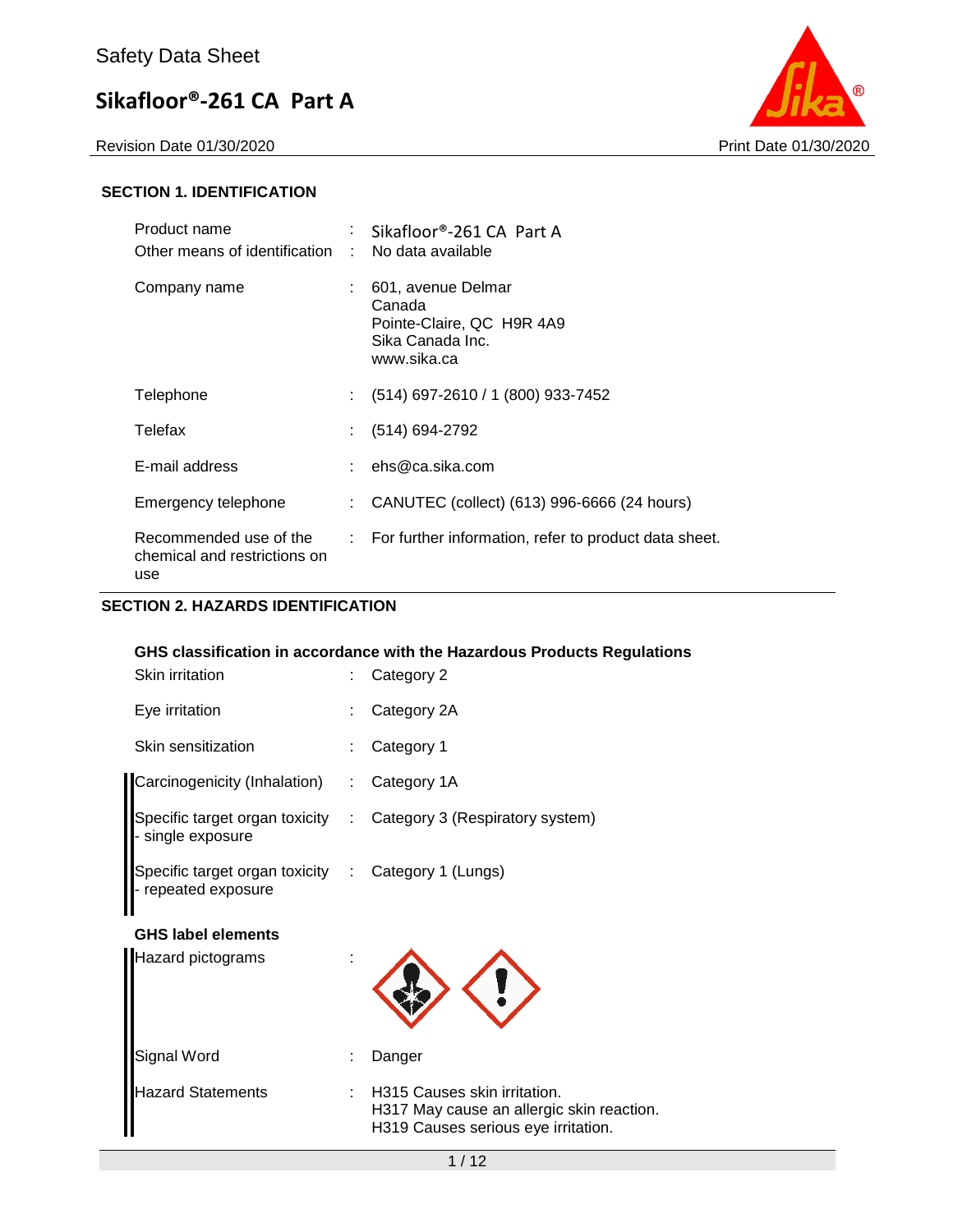Revision Date 01/30/2020 Print Date 01/30/2020



|                                 | H335 May cause respiratory irritation.<br>H350 May cause cancer by inhalation.<br>H372 Causes damage to organs (Lungs) through prolonged or<br>repeated exposure.                                                                                                                                                                                                                                                                                                                                                                                                                                                                                                                                                  |
|---------------------------------|--------------------------------------------------------------------------------------------------------------------------------------------------------------------------------------------------------------------------------------------------------------------------------------------------------------------------------------------------------------------------------------------------------------------------------------------------------------------------------------------------------------------------------------------------------------------------------------------------------------------------------------------------------------------------------------------------------------------|
| <b>Precautionary Statements</b> | <b>Prevention:</b><br>P201 Obtain special instructions before use.<br>P202 Do not handle until all safety precautions have been read<br>and understood.<br>P260 Do not breathe dust/ fume/ gas/ mist/ vapors/ spray.<br>P264 Wash skin thoroughly after handling.<br>P270 Do not eat, drink or smoke when using this product.<br>P271 Use only outdoors or in a well-ventilated area.<br>P272 Contaminated work clothing should not be allowed out of<br>the workplace.<br>P280 Wear protective gloves/ protective clothing/ eye protection/<br>face protection.                                                                                                                                                   |
|                                 | <b>Response:</b><br>P302 + P352 IF ON SKIN: Wash with plenty of water.<br>P304 + P340 + P312 IF INHALED: Remove person to fresh air<br>and keep comfortable for breathing. Call a POISON CENTER/<br>doctor if you feel unwell.<br>P305 + P351 + P338 IF IN EYES: Rinse cautiously with water<br>for several minutes. Remove contact lenses, if present and easy<br>to do. Continue rinsing.<br>P308 + P313 IF exposed or concerned: Get medical advice/<br>attention.<br>P333 + P313 If skin irritation or rash occurs: Get medical advice/<br>attention.<br>P337 + P313 If eye irritation persists: Get medical advice/atten-<br>tion.<br>P362 + P364 Take off contaminated clothing and wash it before<br>reuse. |
|                                 | Storage:<br>P403 + P233 Store in a well-ventilated place. Keep container<br>tightly closed.<br>P405 Store locked up.<br>Disposal:<br>P501 Dispose of contents/ container to an approved waste dis-<br>posal plant.                                                                                                                                                                                                                                                                                                                                                                                                                                                                                                 |
| <b>Additional Labeling</b>      |                                                                                                                                                                                                                                                                                                                                                                                                                                                                                                                                                                                                                                                                                                                    |

There are no ingredients with unknown acute toxicity used in a mixture at a concentration >= 1%.

#### **Other hazards**

None known.

## **SECTION 3. COMPOSITION/INFORMATION ON INGREDIENTS**

**Components**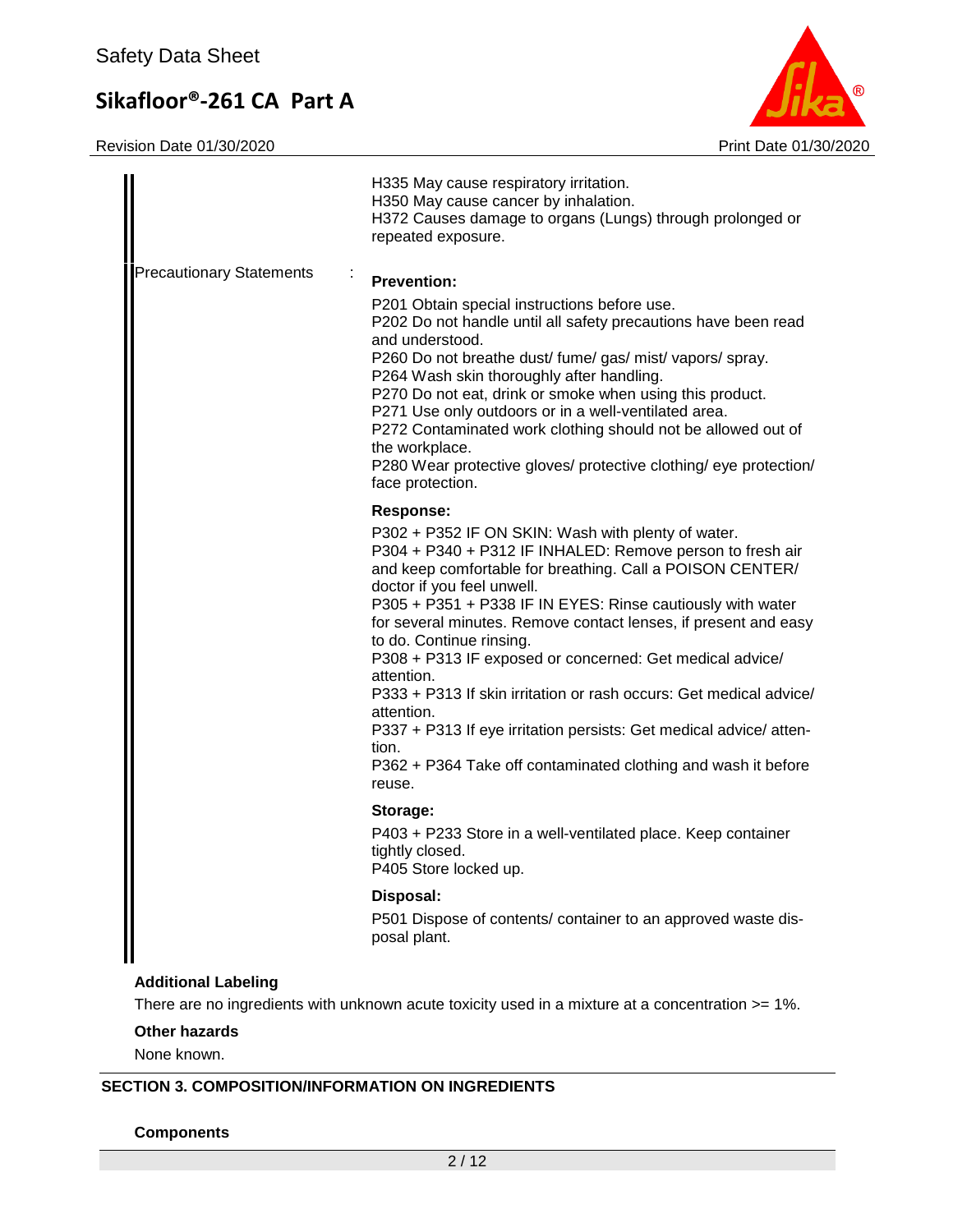Revision Date 01/30/2020 **Print Date 01/30/2020** 



| CAS-No.    | Classification            | Concentra-     |
|------------|---------------------------|----------------|
|            |                           | tion $(% w/w)$ |
| 14808-60-7 | Carc. 1A; H350i           | $>= 30 - 60$   |
|            | <b>STOT RE 1; H372</b>    |                |
|            | STOT SE 3; H335           |                |
| 25068-38-6 | Skin Irrit. 2; H315       | $>= 30 - 60$   |
|            | Eye Irrit. 2A; H319       |                |
|            | <b>Skin Sens. 1; H317</b> |                |
| 28064-14-4 | Skin Irrit. 2; H315       | $>= 1 - 5$     |
|            | Eye Irrit. 2A; H319       |                |
|            | <b>Skin Sens. 1; H317</b> |                |
| 68609-97-2 | Skin Irrit. 2; H315       | $>= 1 - 5$     |
|            | <b>Skin Sens. 1: H317</b> |                |
| 9003-36-5  | Skin Irrit. 2: H315       | $>= 1 - 5$     |
|            | <b>Skin Sens. 1; H317</b> |                |
| 3101-60-8  | <b>Skin Sens. 1: H317</b> | $>= 1 - 5$     |
|            |                           |                |
|            |                           |                |

Actual concentration or concentration range is withheld as a trade secret

## **SECTION 4. FIRST AID MEASURES**

| General advice                                                    | Move out of dangerous area.<br>Consult a physician.<br>Show this material safety data sheet to the doctor in attend-<br>ance.                                                                                                                                                                                                                                |
|-------------------------------------------------------------------|--------------------------------------------------------------------------------------------------------------------------------------------------------------------------------------------------------------------------------------------------------------------------------------------------------------------------------------------------------------|
| If inhaled                                                        | Move to fresh air.<br>Consult a physician after significant exposure.                                                                                                                                                                                                                                                                                        |
| In case of skin contact                                           | Take off contaminated clothing and shoes immediately.<br>Wash off with soap and plenty of water.<br>If symptoms persist, call a physician.                                                                                                                                                                                                                   |
| In case of eye contact                                            | Immediately flush eye(s) with plenty of water.<br>Remove contact lenses.                                                                                                                                                                                                                                                                                     |
|                                                                   | Keep eye wide open while rinsing.<br>If eye irritation persists, consult a specialist.                                                                                                                                                                                                                                                                       |
| If swallowed                                                      | Clean mouth with water and drink afterwards plenty of water.<br>Do not induce vomiting without medical advice.<br>Do not give milk or alcoholic beverages.<br>Never give anything by mouth to an unconscious person.                                                                                                                                         |
| Most important symptoms<br>and effects, both acute and<br>delayed | Obtain medical attention.<br>irritant effects<br>sensitizing effects<br>Cough<br>Respiratory disorder<br>Allergic reactions<br>Excessive lachrymation<br>Erythema<br>Dermatitis<br>Causes skin irritation.<br>May cause an allergic skin reaction.<br>Causes serious eye irritation.<br>May cause respiratory irritation.<br>May cause cancer by inhalation. |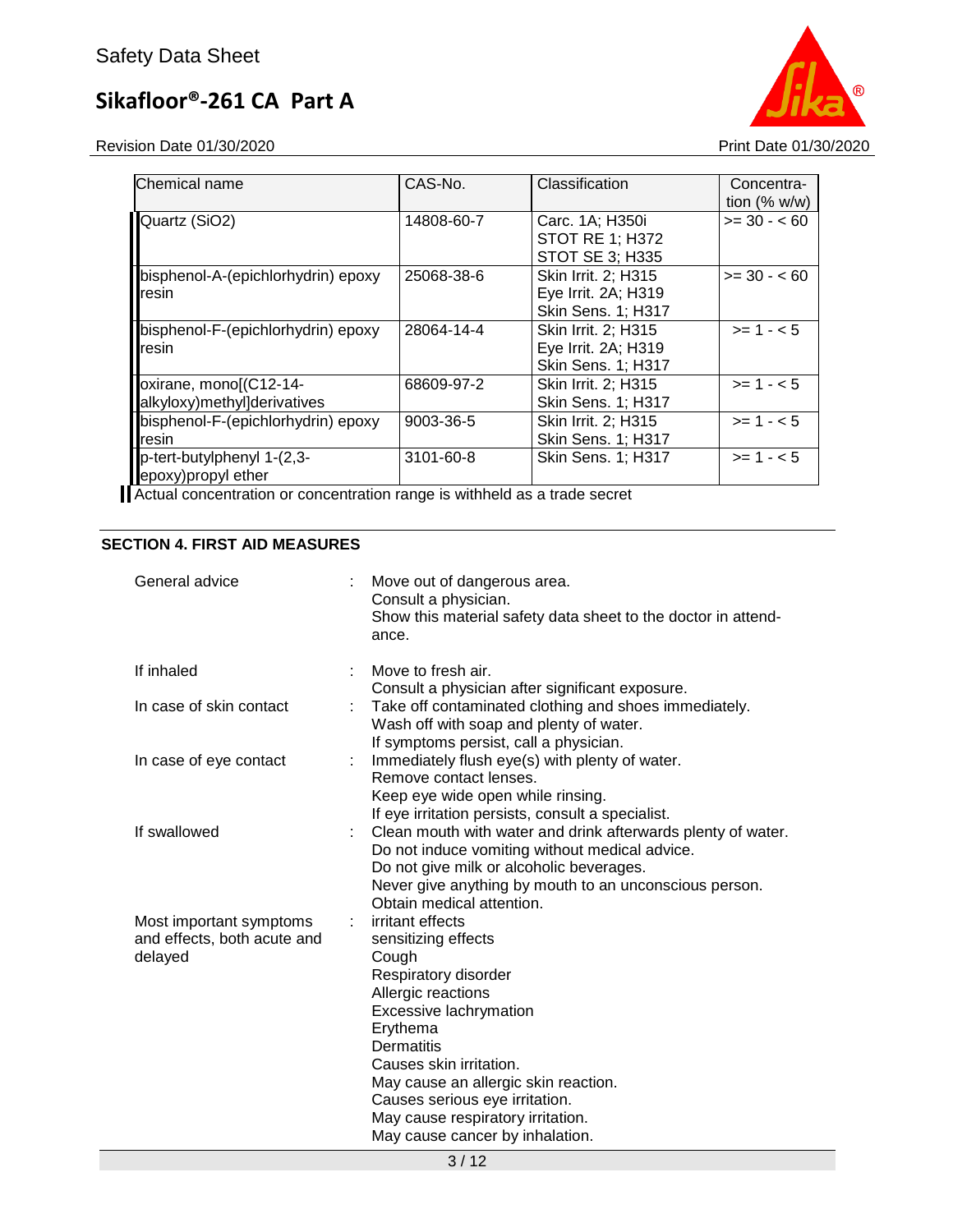Revision Date 01/30/2020 **Print Date 01/30/2020** 

| Notes to physician                                  |    | Causes damage to organs through prolonged or repeated<br>exposure.<br>Treat symptomatically.                                                                                                                          |
|-----------------------------------------------------|----|-----------------------------------------------------------------------------------------------------------------------------------------------------------------------------------------------------------------------|
| <b>SECTION 5. FIRE-FIGHTING MEASURES</b>            |    |                                                                                                                                                                                                                       |
| Suitable extinguishing media :                      |    | Use extinguishing measures that are appropriate to local cir-<br>cumstances and the surrounding environment.                                                                                                          |
| Further information                                 |    | Collect contaminated fire extinguishing water separately. This<br>must not be discharged into drains.                                                                                                                 |
|                                                     |    | Fire residues and contaminated fire extinguishing water must<br>be disposed of in accordance with local regulations.                                                                                                  |
| Special protective equipment :<br>for fire-fighters |    | In the event of fire, wear self-contained breathing apparatus.                                                                                                                                                        |
| <b>SECTION 6. ACCIDENTAL RELEASE MEASURES</b>       |    |                                                                                                                                                                                                                       |
| Personal precautions, protec- :                     |    | Use personal protective equipment.                                                                                                                                                                                    |
| tive equipment and emer-<br>gency procedures        |    | Deny access to unprotected persons.                                                                                                                                                                                   |
| Environmental precautions                           | ÷. | Do not flush into surface water or sanitary sewer system.<br>If the product contaminates rivers and lakes or drains inform<br>respective authorities.<br>Local authorities should be advised if significant spillages |

| Methods and materials for<br>containment and cleaning up | Soak up with inert absorbent material (e.g. sand, silica gel,<br>acid binder, universal binder, sawdust). |
|----------------------------------------------------------|-----------------------------------------------------------------------------------------------------------|
|                                                          | Keep in suitable, closed containers for disposal.                                                         |

cannot be contained.

## **SECTION 7. HANDLING AND STORAGE**

| fire and explosion          | Advice on protection against : Normal measures for preventive fire protection.                                                                                                                                                                                                                                                                                                     |
|-----------------------------|------------------------------------------------------------------------------------------------------------------------------------------------------------------------------------------------------------------------------------------------------------------------------------------------------------------------------------------------------------------------------------|
| Advice on safe handling     | Avoid exceeding the given occupational exposure limits (see<br>section 8).<br>Do not get in eyes, on skin, or on clothing.<br>For personal protection see section 8.<br>Persons with a history of skin sensitization problems or asth-<br>ma, allergies, chronic or recurrent respiratory disease should<br>not be employed in any process in which this mixture is being<br>used. |
| Conditions for safe storage | Smoking, eating and drinking should be prohibited in the ap-<br>plication area.<br>Follow standard hygiene measures when handling chemical<br>products.<br>: Store in original container.<br>Keep in a well-ventilated place.<br>Containers which are opened must be carefully resealed and<br>kept upright to prevent leakage.<br>Observe label precautions.                      |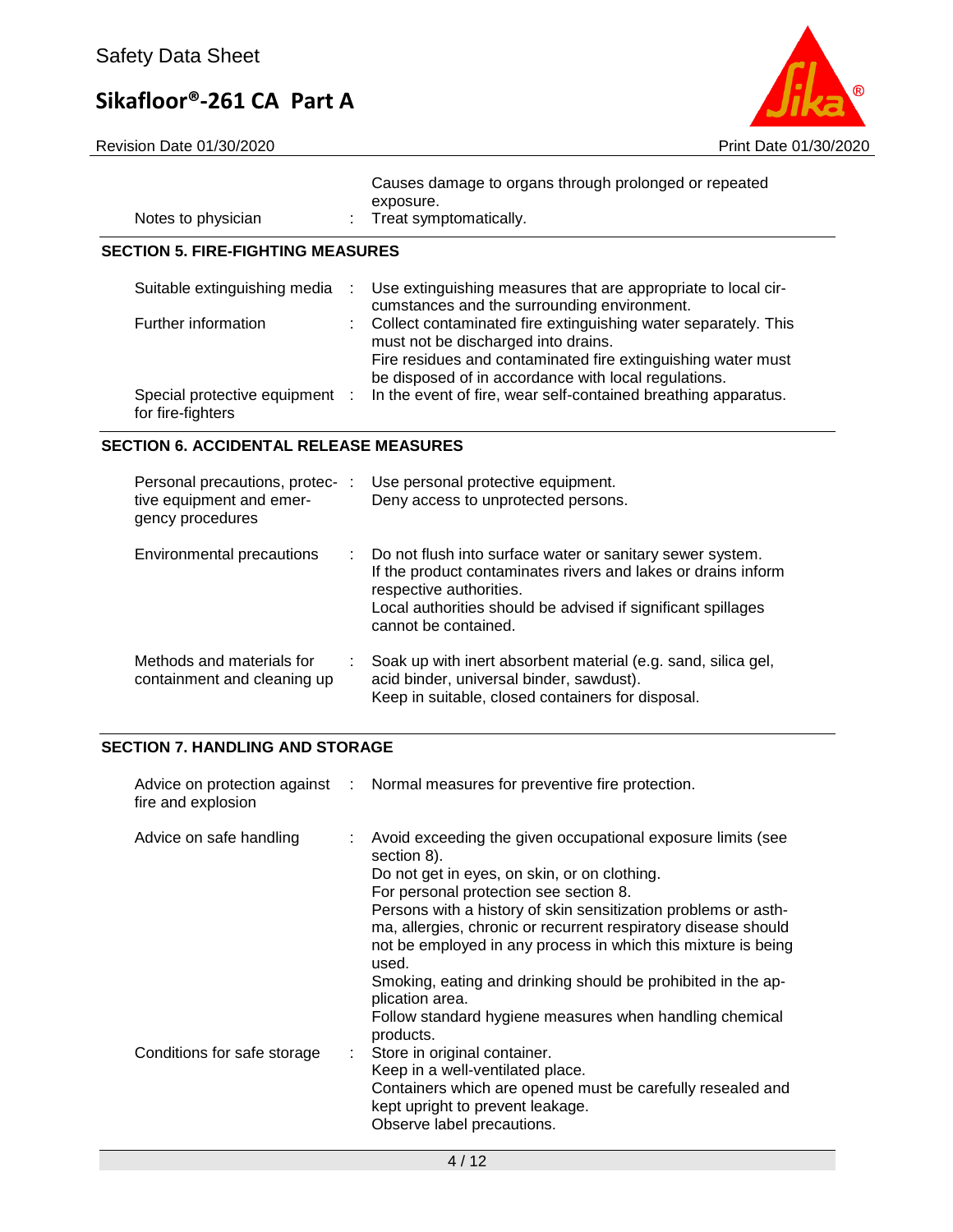

Revision Date 01/30/2020 Print Date 01/30/2020

Store in accordance with local regulations.

## **SECTION 8. EXPOSURE CONTROLS/PERSONAL PROTECTION**

### **Ingredients with workplace control parameters**

| Components    | CAS-No.    | Value type<br>(Form of<br>exposure)                | Control parame-<br>ters / Permissible<br>concentration | <b>Basis</b> |
|---------------|------------|----------------------------------------------------|--------------------------------------------------------|--------------|
| Quartz (SiO2) | 14808-60-7 | TWA (Res-<br>pirable par-<br>ticulates)            | $0.025$ mg/m3                                          | CA AB OEL    |
|               |            | TWA (Res-<br>pirable frac-<br>tion)                | $0.1$ mg/m $3$                                         | CA ON OEL    |
|               |            | <b>TWAEV</b><br>(respirable<br>dust)               | $0.1$ mg/m $3$                                         | CA QC OEL    |
|               |            | TWA (Res-<br>pirable)                              | $0.025$ mg/m3<br>(Silica)                              | CA BC OEL    |
|               |            | TWA (Res-<br>pirable)                              | 0.025 mg/m3                                            | CA BC OEL    |
|               |            | TWA (Res-<br>pirable)                              | 0.025 mg/m3<br>(Silica)                                | CA BC OEL    |
|               |            | TWA (Res-<br>pirable par-<br>ticulate mat-<br>ter) | $0.025$ mg/m3                                          | <b>ACGIH</b> |
|               |            | TWA (Res-<br>pirable par-<br>ticulate mat-<br>ter) | $0.025$ mg/m $3$<br>(Silica)                           | <b>ACGIH</b> |
|               |            | TWA (Res-<br>pirable par-<br>ticulate mat-<br>ter) | $0.025$ mg/m3                                          | <b>ACGIH</b> |
|               |            | TWA (Res-<br>pirable par-<br>ticulate mat-<br>ter) | 0.025 mg/m3<br>(Silica)                                | <b>ACGIH</b> |

**Engineering measures** : Use of adequate ventilation should be sufficient to control worker exposure to airborne contaminants. If the use of this product generates dust, fumes, gas, vapor or mist, use process enclosures, local exhaust ventilation or other engineering controls to keep worker exposure below any recommended or statutory limits.

### **Personal protective equipment**

Respiratory protection : Use a properly fitted NIOSH approved air-purifying or air-fed respirator complying with an approved standard if a risk assessment indicates this is necessary.

The filter class for the respirator must be suitable for the max-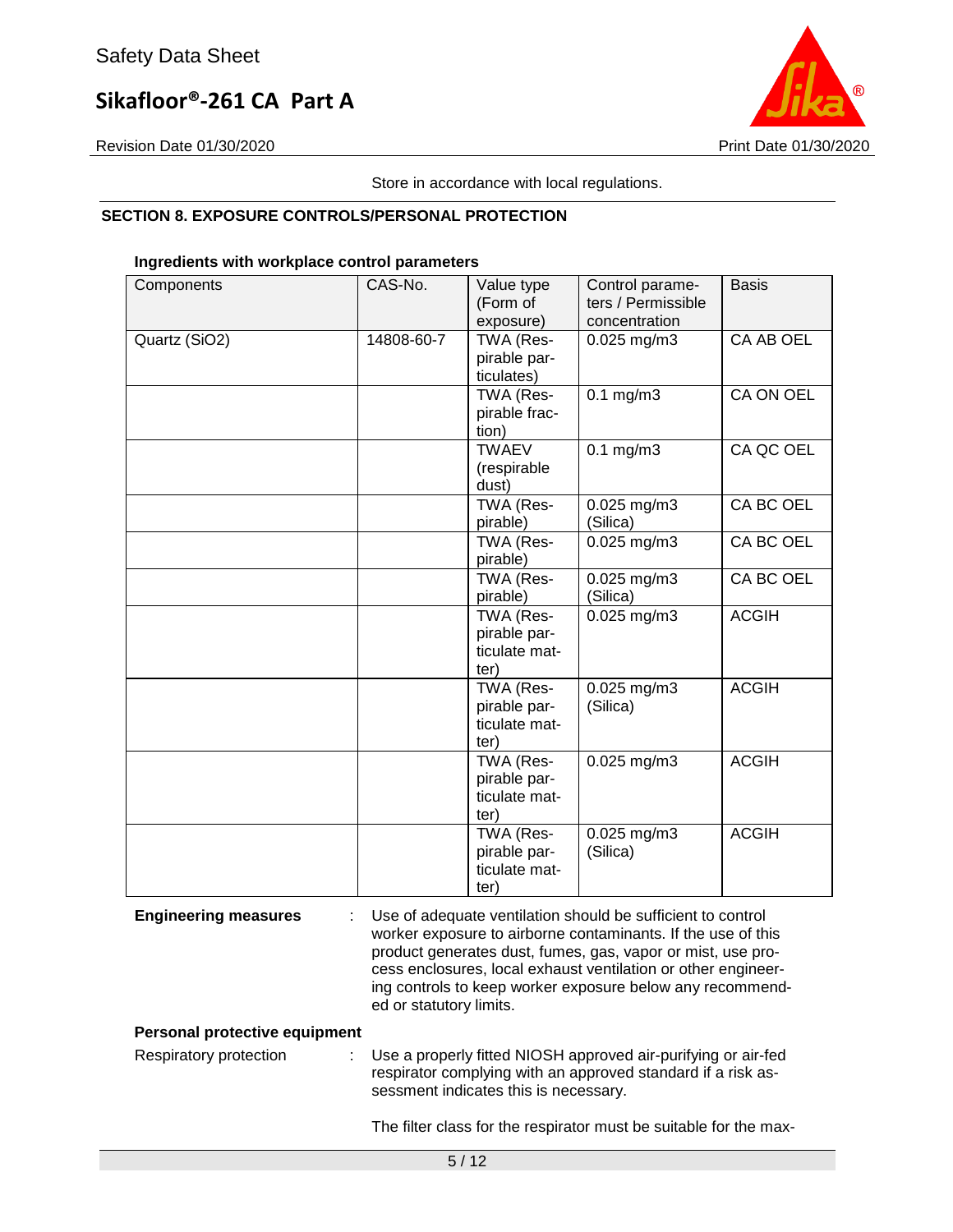Revision Date 01/30/2020 **Print Date 01/30/2020** 



| Hand protection          | imum expected contaminant concentration<br>(gas/vapor/aerosol/particulates) that may arise when han-<br>dling the product. If this concentration is exceeded, self-<br>contained breathing apparatus must be used.<br>: Chemical-resistant, impervious gloves complying with an<br>approved standard should be worn at all times when handling<br>chemical products if a risk assessment indicates this is nec-<br>essary. |
|--------------------------|----------------------------------------------------------------------------------------------------------------------------------------------------------------------------------------------------------------------------------------------------------------------------------------------------------------------------------------------------------------------------------------------------------------------------|
| Eye protection           | : Safety eyewear complying with an approved standard should<br>be used when a risk assessment indicates this is necessary.                                                                                                                                                                                                                                                                                                 |
| Skin and body protection | : Choose body protection in relation to its type, to the concen-<br>tration and amount of dangerous substances, and to the spe-<br>cific work-place.                                                                                                                                                                                                                                                                       |
| Hygiene measures         | : Avoid contact with skin, eyes and clothing.<br>Wash hands before breaks and immediately after handling<br>the product.<br>Remove contaminated clothing and protective equipment<br>before entering eating areas.<br>Wash thoroughly after handling.                                                                                                                                                                      |

## **SECTION 9. PHYSICAL AND CHEMICAL PROPERTIES**

| Appearance<br>Color<br>Odor<br><b>Odor Threshold</b> |    | liquid<br>various<br>ether-like<br>No data available |
|------------------------------------------------------|----|------------------------------------------------------|
| рH                                                   |    | not determined                                       |
| Melting point/range / Freezing<br>point              | ÷  | No data available                                    |
| Boiling point/boiling range                          |    | No data available                                    |
| Flash point                                          | ł. | >101 °C<br>(Method: closed cup)                      |
| <b>Evaporation rate</b>                              | t. | No data available                                    |
| Flammability (solid, gas)                            | ÷  | No data available                                    |
| Upper explosion limit / Upper<br>flammability limit  | t. | No data available                                    |
| Lower explosion limit / Lower<br>flammability limit  | t. | No data available                                    |
| Vapor pressure                                       | t. | $0.01$ hpa                                           |
| Relative vapor density                               |    | No data available                                    |
| Density                                              | ÷  | 1.577 g/ml (23 °C)                                   |
| Solubility(ies)<br>Water solubility                  | t. | practically insoluble                                |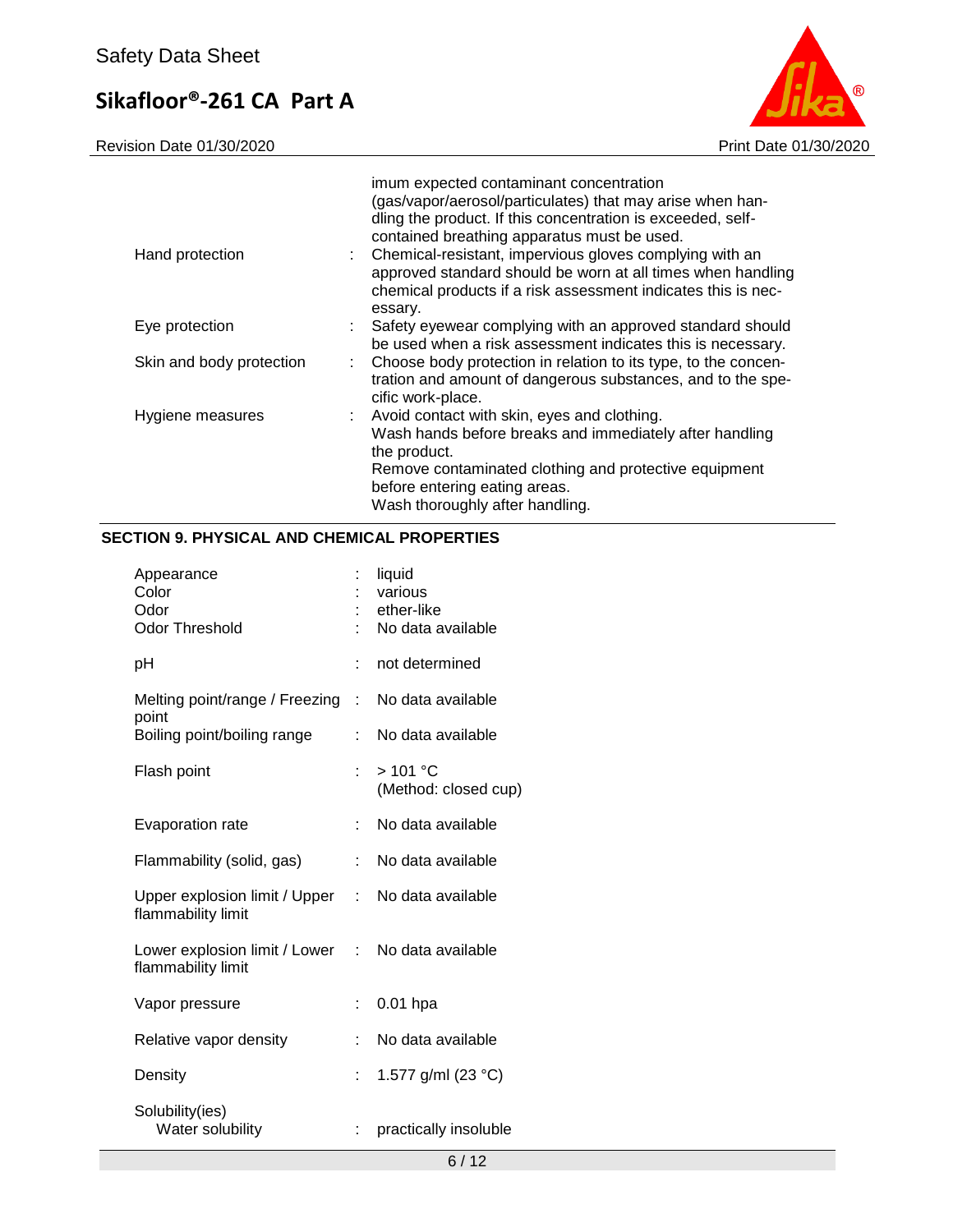Revision Date 01/30/2020 Print Date 01/30/2020



| Solubility in other solvents                | t in  | No data available |
|---------------------------------------------|-------|-------------------|
| Partition coefficient: n-                   | ٠.    | No data available |
| octanol/water<br>Autoignition temperature   |       | No data available |
| Decomposition temperature                   | t.    | No data available |
| Viscosity<br>Viscosity, dynamic             | × 1   | No data available |
| Viscosity, kinematic                        |       | not determined    |
| Explosive properties                        | t - 1 | No data available |
| Oxidizing properties                        | t.    | No data available |
| Volatile organic compounds<br>(VOC) content | t.    | No data available |

## **SECTION 10. STABILITY AND REACTIVITY**

| Reactivity<br>Chemical stability<br>tions                                            | : No dangerous reaction known under conditions of normal use.<br>: The product is chemically stable.<br>Possibility of hazardous reac- : Stable under recommended storage conditions. |
|--------------------------------------------------------------------------------------|---------------------------------------------------------------------------------------------------------------------------------------------------------------------------------------|
| Conditions to avoid<br>Incompatible materials<br>Hazardous decomposition<br>products | : No data available<br>: No data available<br>: No decomposition if stored and applied as directed.                                                                                   |

## **SECTION 11. TOXICOLOGICAL INFORMATION**

## **Acute toxicity**

Not classified based on available information.

## **Components:**

| bisphenol-A-(epichlorhydrin) epoxy resin:     |                                              |
|-----------------------------------------------|----------------------------------------------|
| Acute oral toxicity                           | LD50 Oral (Rat): $> 5,000$ mg/kg             |
| Acute dermal toxicity                         | LD50 Dermal (Rabbit): $> 20,000$ mg/kg       |
| bisphenol-F-(epichlorhydrin) epoxy resin:     |                                              |
| Acute oral toxicity                           | : LD50 Oral (Rat): $> 5,000$ mg/kg           |
| p-tert-butylphenyl 1-(2,3-epoxy)propyl ether: |                                              |
| Acute oral toxicity                           | LD50 Oral (Rat): $> 5,000$ mg/kg             |
| Acute inhalation toxicity                     | LC50 (Rat): 3,466 mg/l<br>Exposure time: 4 h |
|                                               |                                              |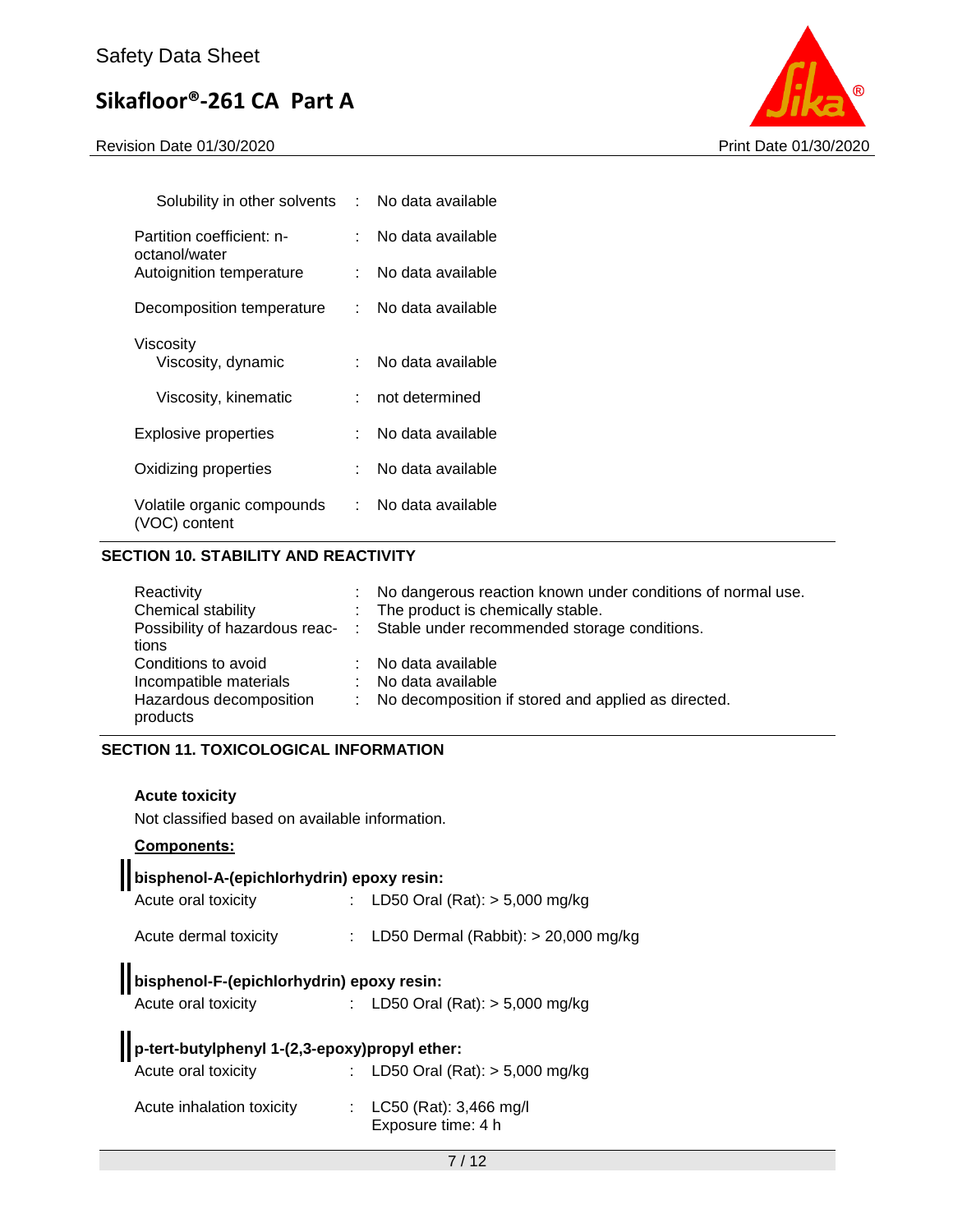Revision Date 01/30/2020 Print Date 01/30/2020



|                                                                                                                                                                                                                                                                                 |                                                                                                                                    | Test atmosphere: dust/mist              |            |  |  |
|---------------------------------------------------------------------------------------------------------------------------------------------------------------------------------------------------------------------------------------------------------------------------------|------------------------------------------------------------------------------------------------------------------------------------|-----------------------------------------|------------|--|--|
| Acute dermal toxicity                                                                                                                                                                                                                                                           |                                                                                                                                    | LD50 Dermal (Rabbit): 6,000 mg/kg       |            |  |  |
|                                                                                                                                                                                                                                                                                 | <b>Skin corrosion/irritation</b><br>Causes skin irritation.<br>Serious eye damage/eye irritation<br>Causes serious eye irritation. |                                         |            |  |  |
| <b>Respiratory or skin sensitization</b><br><b>Skin sensitization</b><br>May cause an allergic skin reaction.<br><b>Respiratory sensitization</b><br>Not classified based on available information.<br>Germ cell mutagenicity<br>Not classified based on available information. |                                                                                                                                    |                                         |            |  |  |
| Carcinogenicity<br>May cause cancer by inhalation.<br><b>IARC</b><br>Group 1: Carcinogenic to humans<br>Quartz (SiO2)<br>14808-60-7<br>(Silica dust, crystalline)<br>Group 2B: Possibly carcinogenic to humans<br>titanium dioxide<br>13463-67-7                                |                                                                                                                                    |                                         |            |  |  |
| <b>OSHA</b>                                                                                                                                                                                                                                                                     | Quartz (SiO2)<br>(crystalline silica)                                                                                              | OSHA specifically regulated carcinogen  | 14808-60-7 |  |  |
| NTP                                                                                                                                                                                                                                                                             | Known to be human carcinogen<br>Quartz (SiO2)                                                                                      | (Silica, Crystalline (Respirable Size)) | 14808-60-7 |  |  |

## **Reproductive toxicity**

Not classified based on available information.

#### **STOT-single exposure**

May cause respiratory irritation.

### **STOT-repeated exposure**

Causes damage to organs (Lungs) through prolonged or repeated exposure. Once sensitized, a severe allergic reaction may occur when subsequently exposed to very low levels.

## **Aspiration toxicity**

Not classified based on available information.

#### **Further information**

#### **Product:**

Quartz (14808-60-7): This classification is relevant when ex-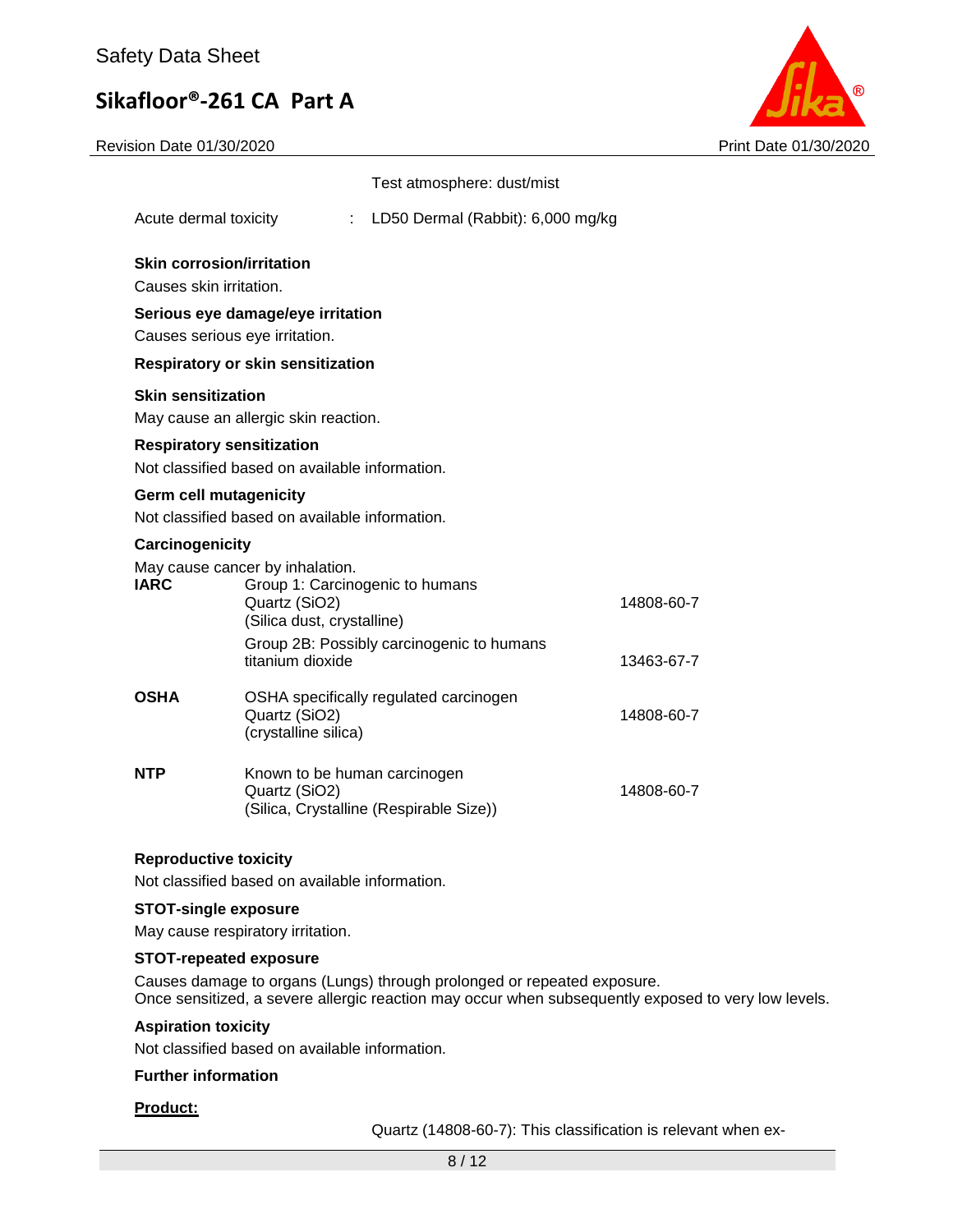Revision Date 01/30/2020 Print Date 01/30/2020

posed to Quartz (silicon dioxide) in dust or powder form only, including cured product that is subject to sanding, grinding, cutting, or other surface preparation activities.

### **SECTION 12. ECOLOGICAL INFORMATION**

| <b>Ecotoxicity</b>                                        |                                                                                                                                                                                                                                                                                                                                                                                                              |
|-----------------------------------------------------------|--------------------------------------------------------------------------------------------------------------------------------------------------------------------------------------------------------------------------------------------------------------------------------------------------------------------------------------------------------------------------------------------------------------|
| Components:                                               |                                                                                                                                                                                                                                                                                                                                                                                                              |
| bisphenol-A-(epichlorhydrin) epoxy resin:                 |                                                                                                                                                                                                                                                                                                                                                                                                              |
| Toxicity to fish                                          | LC50 (Oncorhynchus mykiss (rainbow trout)): 2 mg/l<br>Exposure time: 96 h                                                                                                                                                                                                                                                                                                                                    |
| aquatic invertebrates                                     | Toxicity to daphnia and other : EC50 (Daphnia magna (Water flea)): 1.8 mg/l<br>Exposure time: 48 h                                                                                                                                                                                                                                                                                                           |
| <b>Persistence and degradability</b><br>No data available |                                                                                                                                                                                                                                                                                                                                                                                                              |
| <b>Bioaccumulative potential</b>                          |                                                                                                                                                                                                                                                                                                                                                                                                              |
| No data available                                         |                                                                                                                                                                                                                                                                                                                                                                                                              |
| <b>Mobility in soil</b>                                   |                                                                                                                                                                                                                                                                                                                                                                                                              |
| No data available                                         |                                                                                                                                                                                                                                                                                                                                                                                                              |
| Other adverse effects                                     |                                                                                                                                                                                                                                                                                                                                                                                                              |
| <b>Product:</b>                                           |                                                                                                                                                                                                                                                                                                                                                                                                              |
| Additional ecological infor-<br>mation                    | Do not empty into drains; dispose of this material and its con-<br>tainer in a safe way.<br>Avoid dispersal of spilled material and runoff and contact with<br>soil, waterways, drains and sewers.<br>Toxic to aquatic organisms, may cause long-term adverse<br>effects in the aquatic environment.<br>May be harmful to the environment if released in large quanti-<br>ties.<br>Water polluting material. |

## **SECTION 13. DISPOSAL CONSIDERATIONS**

| <b>Disposal methods</b> |                                                                                                                                                                                                                             |
|-------------------------|-----------------------------------------------------------------------------------------------------------------------------------------------------------------------------------------------------------------------------|
| Waste from residues     | Disposal of this product, solutions and any by-products should<br>at all times comply with the requirements of environmental<br>protection and waste disposal legislation and any regional<br>local authority requirements. |
| Contaminated packaging  | Empty containers should be taken to an approved waste han-<br>dling site for recycling or disposal.                                                                                                                         |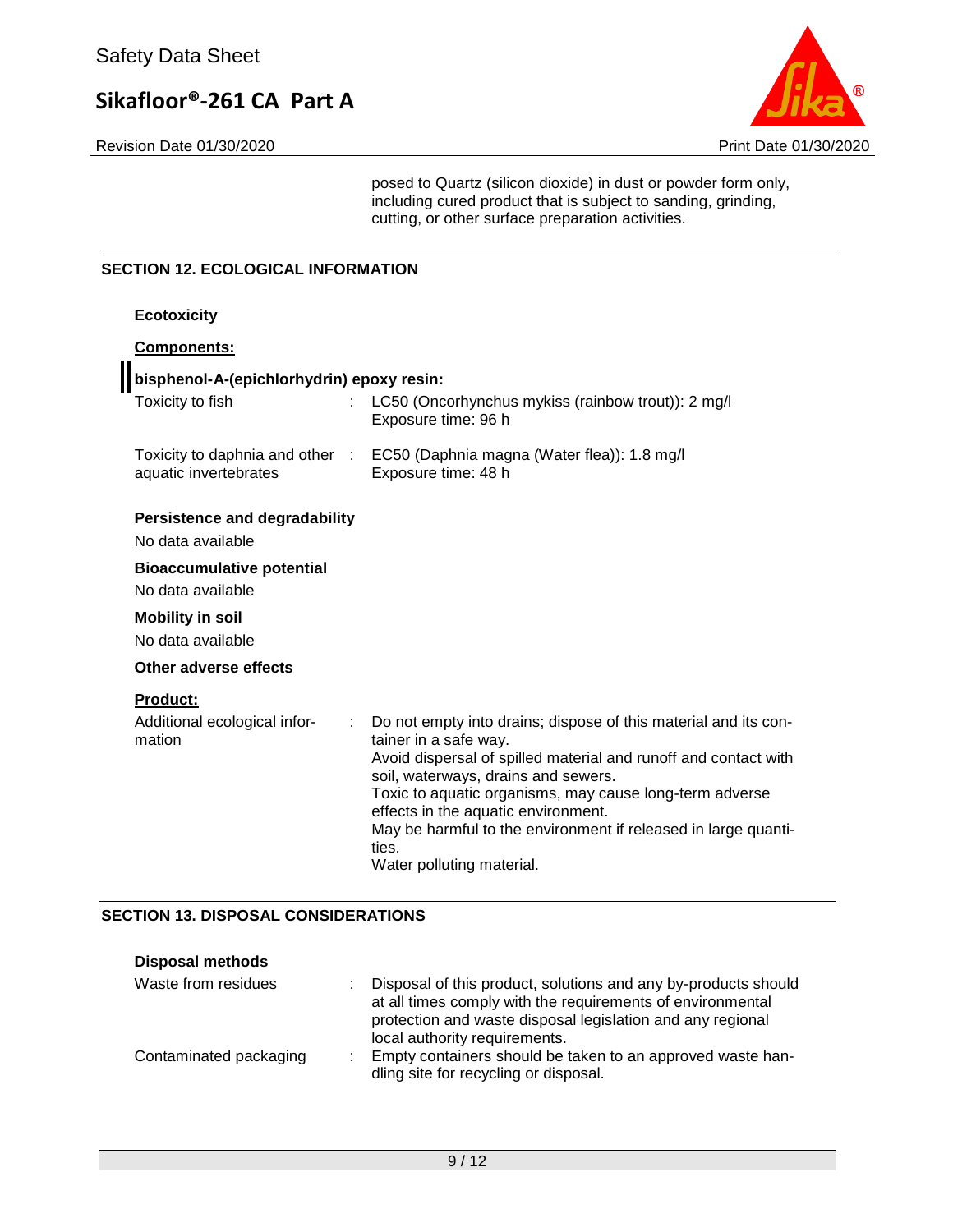Revision Date 01/30/2020 Print Date 01/30/2020



## **SECTION 14. TRANSPORT INFORMATION**

#### **International Regulations**

| <b>IATA-DGR</b>                               |   |                                                                                                   |
|-----------------------------------------------|---|---------------------------------------------------------------------------------------------------|
| UN/ID No.                                     |   | <b>UN 3082</b>                                                                                    |
| Proper shipping name                          |   | Environmentally hazardous substance, liquid, n.o.s.<br>(bisphenol-A-(epichlorhydrin) epoxy resin) |
| Class                                         |   | 9                                                                                                 |
| Packing group                                 |   | Ш                                                                                                 |
| Labels                                        |   | Miscellaneous                                                                                     |
| Packing instruction (cargo<br>aircraft)       |   | 964                                                                                               |
| Packing instruction (passen-<br>ger aircraft) |   | 964                                                                                               |
| <b>IMDG-Code</b>                              |   |                                                                                                   |
| UN number                                     | ÷ | <b>UN 3082</b>                                                                                    |
| Proper shipping name                          |   | ENVIRONMENTALLY HAZARDOUS SUBSTANCE, LIQUID,                                                      |
|                                               |   | N.O.S.                                                                                            |
|                                               |   | (bisphenol-A-(epichlorhydrin) epoxy resin)                                                        |
| Class                                         |   | 9                                                                                                 |
| Packing group                                 |   | Ш                                                                                                 |
| Labels                                        |   | 9                                                                                                 |
| EmS Code                                      |   | $F-A, S-F$                                                                                        |
| Marine pollutant                              |   | yes                                                                                               |

#### **Transport in bulk according to Annex II of MARPOL 73/78 and the IBC Code**

Not applicable for product as supplied.

#### **Domestic regulation**

**TDG**

Not regulated as a dangerous good

#### **Special precautions for user**

The transport classification(s) provided herein are for informational purposes only, and solely based upon the properties of the unpackaged material as it is described within this Safety Data Sheet. Transportation classifications may vary by mode of transportation, package sizes, and variations in regional or country regulations.

#### **SECTION 15. REGULATORY INFORMATION**

## **Canadian lists**

No substances are subject to a Significant New Activity Notification.

## **SECTION 16. OTHER INFORMATION**

## **Full text of other abbreviations**

| ACGIH<br>CA AB OEL | : USA. ACGIH Threshold Limit Values (TLV)<br>Canada. Alberta, Occupational Health and Safety Code (table<br>$2:$ OEL) |
|--------------------|-----------------------------------------------------------------------------------------------------------------------|
|--------------------|-----------------------------------------------------------------------------------------------------------------------|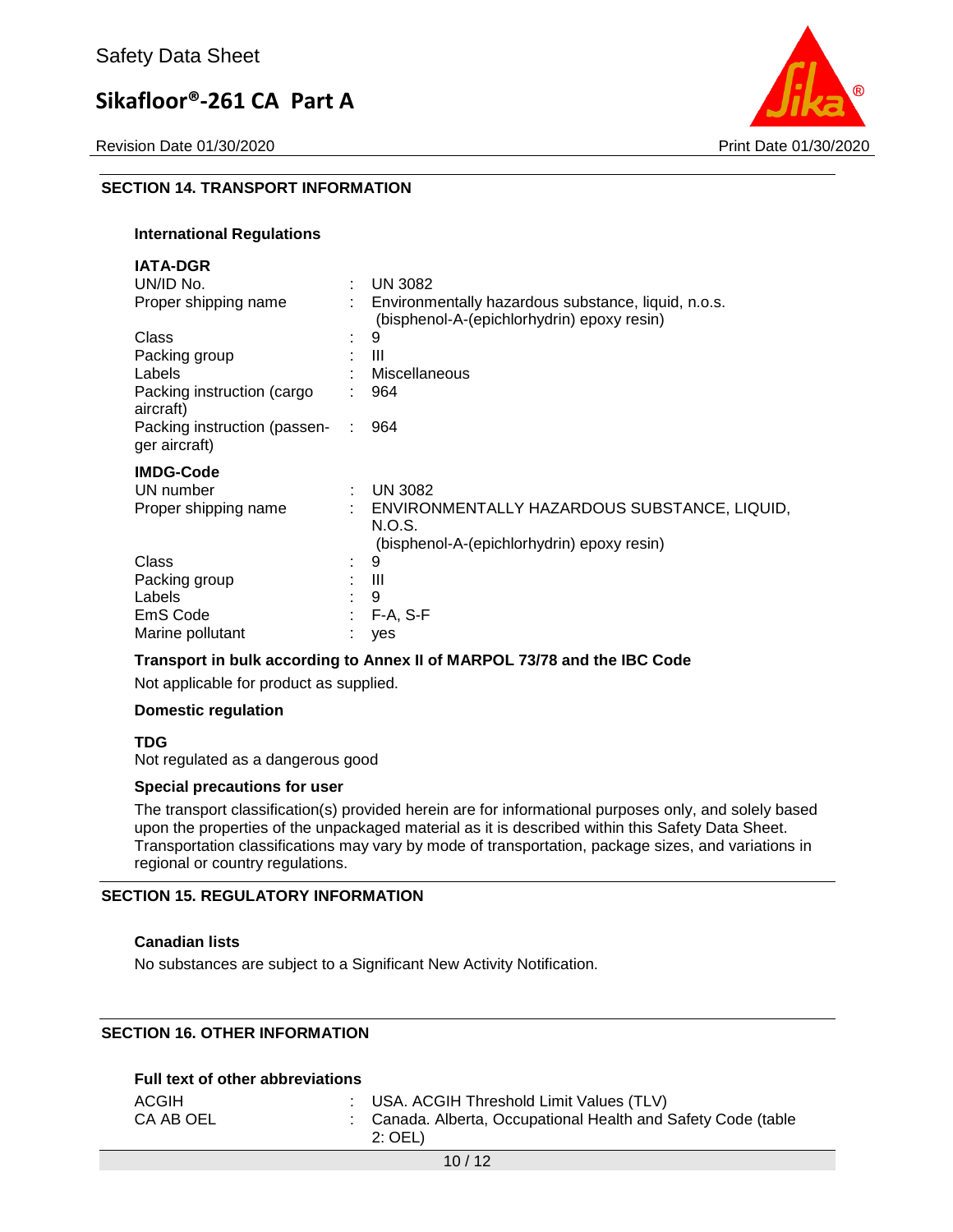Revision Date 01/30/2020 Print Date 01/30/2020



| CA BC OEL<br>CA ON OEL                                                                    | Canada. British Columbia OEL<br>Ontario Table of Occupational Exposure Limits made under                                                                                                                    |
|-------------------------------------------------------------------------------------------|-------------------------------------------------------------------------------------------------------------------------------------------------------------------------------------------------------------|
| CA QC OEL                                                                                 | the Occupational Health and Safety Act.<br>Québec. Regulation respecting occupational health and safe-<br>ty, Schedule 1, Part 1: Permissible exposure values for air-                                      |
| ACGIH / TWA<br>CA AB OEL / TWA<br>CA BC OEL / TWA<br>CA ON OEL / TWA<br>CA QC OEL / TWAEV | borne contaminants<br>8-hour, time-weighted average<br>8-hour Occupational exposure limit<br>8-hour time weighted average<br>Time-Weighted Average Limit (TWA)<br>÷<br>Time-weighted average exposure value |
| <b>ADR</b>                                                                                | Accord européen relatif au transport international des                                                                                                                                                      |
| CAS                                                                                       | marchandises Dangereuses par Route<br><b>Chemical Abstracts Service</b>                                                                                                                                     |
| <b>DNEL</b>                                                                               | Derived no-effect level                                                                                                                                                                                     |
| <b>EC50</b>                                                                               | Half maximal effective concentration                                                                                                                                                                        |
| <b>GHS</b>                                                                                | <b>Globally Harmonized System</b>                                                                                                                                                                           |
| <b>IATA</b>                                                                               | International Air Transport Association                                                                                                                                                                     |
| <b>IMDG</b>                                                                               | International Maritime Code for Dangerous Goods                                                                                                                                                             |
| LD50                                                                                      | Median lethal dosis (the amount of a material, given all at                                                                                                                                                 |
|                                                                                           | once, which causes the death of 50% (one half) of a group of                                                                                                                                                |
|                                                                                           | test animals)                                                                                                                                                                                               |
| <b>LC50</b>                                                                               | Median lethal concentration (concentrations of the chemical in                                                                                                                                              |
|                                                                                           | air that kills 50% of the test animals during the observation                                                                                                                                               |
|                                                                                           | period)                                                                                                                                                                                                     |
| <b>MARPOL</b>                                                                             | International Convention for the Prevention of Pollution from                                                                                                                                               |
| OEL                                                                                       | Ships, 1973 as modified by the Protocol of 1978<br>Occupational Exposure Limit                                                                                                                              |
| <b>PBT</b>                                                                                | Persistent, bioaccumulative and toxic                                                                                                                                                                       |
| <b>PNEC</b>                                                                               | Predicted no effect concentration                                                                                                                                                                           |
| <b>REACH</b>                                                                              | Regulation (EC) No 1907/2006 of the European Parliament                                                                                                                                                     |
|                                                                                           | and of the Council of 18 December 2006 concerning the Reg-                                                                                                                                                  |
|                                                                                           | istration, Evaluation, Authorisation and Restriction of Chemi-                                                                                                                                              |
|                                                                                           | cals (REACH), establishing a European Chemicals Agency                                                                                                                                                      |
| <b>SVHC</b>                                                                               | Substances of Very High Concern                                                                                                                                                                             |
| vPvB                                                                                      | Very persistent and very bioaccumulative                                                                                                                                                                    |

## Notice to Reader:

The information contained in this Material Safety Data Sheet applies only to the actual Sika Canada product identified and described herein. This information is not intended to address, nor does it address the use or application of the identified Sika product in combination with any other material, product or process. All of the information set forth herein is based on technical data regarding the identified product that Sika believes to be reliable as of the date hereof. Prior to each use of any Sika product, the user must always read and follow the warnings and instructions on the product's current Product Data Sheet, product label and Material Safety Data Sheet for each Sika product, which are available at web site and/or telephone number listed.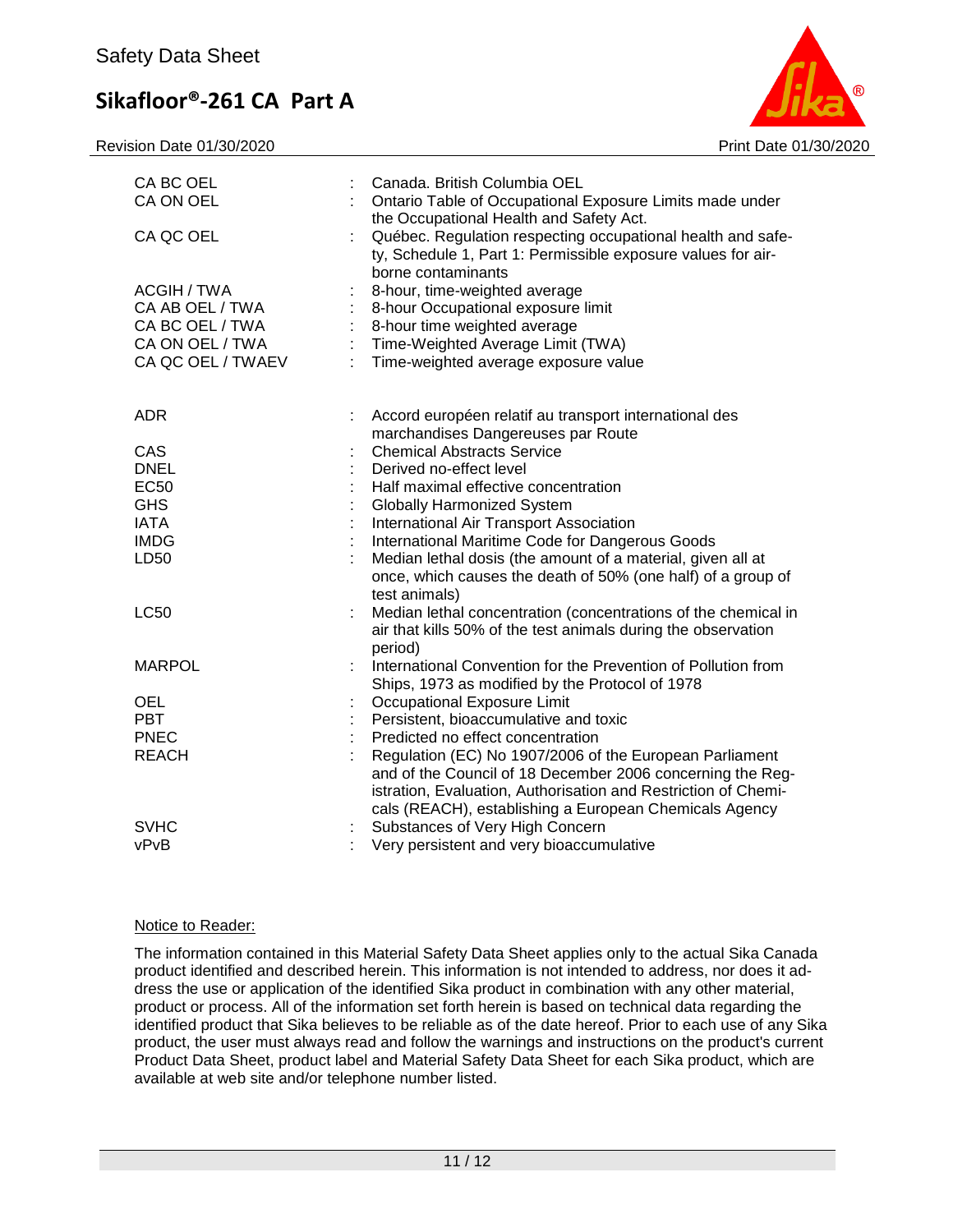Revision Date 01/30/2020 Print Date 01/30/2020



SIKA MAKES NO WARRANTIES EXPRESS OR IMPLIED AND ASSUMES NO LIABILITY ARISING FROM THIS INFORMATION OR ITS USE. SIKA SHALL NOT BE LIABLE UNDER ANY LEGAL THEORY FOR SPECIAL OR CONSEQUENTIAL DAMAGES AND SHALL NOT BE RESPONSIBLE FOR THE USE OF THIS PRODUCT IN A MANNER TO INFRINGE ON ANY PATENT OR ANY OTHER INTELLECTUAL PROPERTY RIGHTS HELD BY OTHERS.

All sales of Sika products are subject to its current terms and conditions of sale available at www.sika.ca or 514-697-2610.

| <b>Revision Date</b> | : 01/30/2020                   |
|----------------------|--------------------------------|
| Prepared by          | $: R \& D$ of Sika Canada Inc. |

Material number : 169852

<\*\* Phrase language not available: [ Z8 ] CUST - YMSDS-000000037 \*\*>

CA / Z8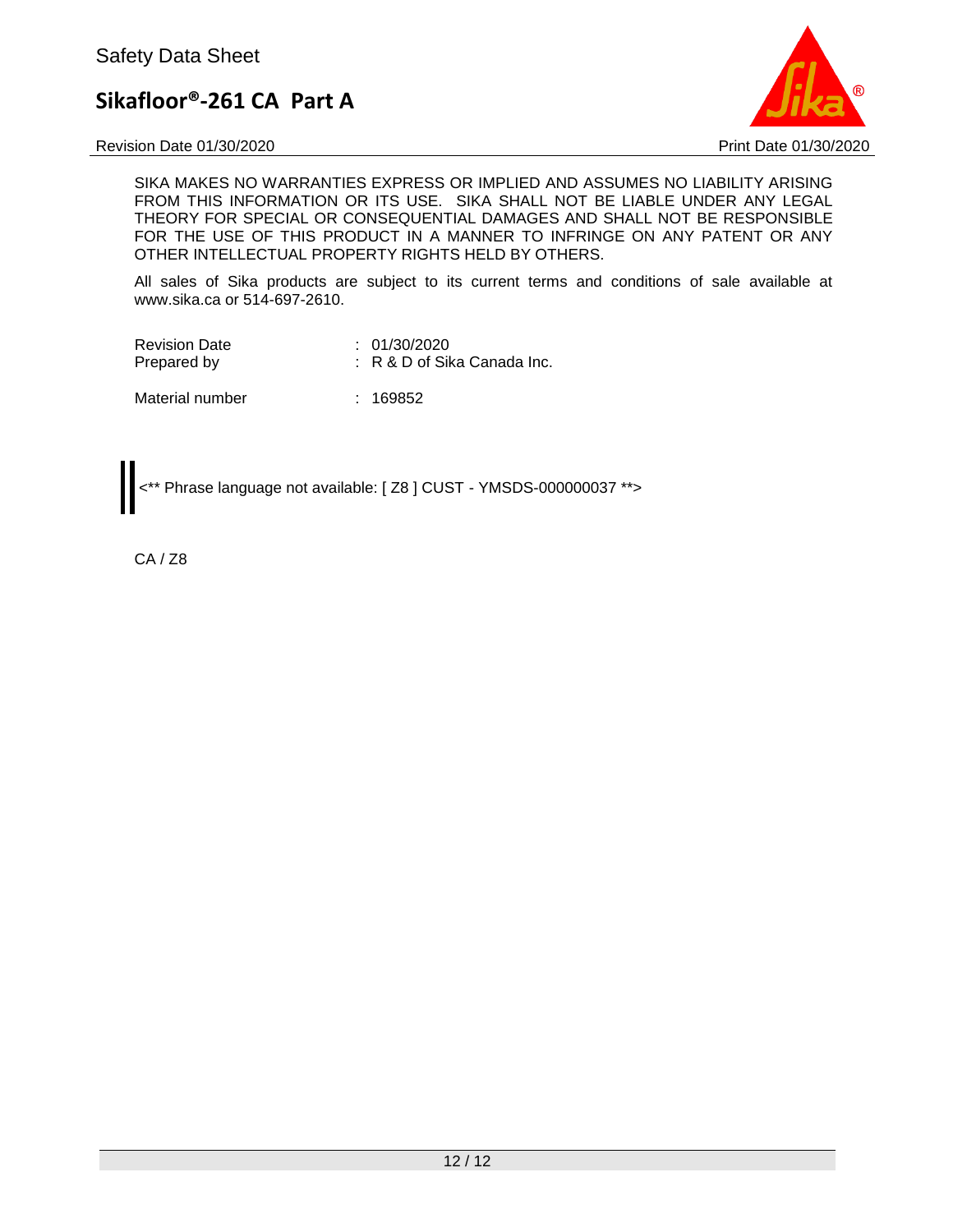

## **SECTION 1. IDENTIFICATION**

| Product name<br>Other means of identification                 | ÷  | Sikafloor®-261 CA Part B<br>No data available                                                |
|---------------------------------------------------------------|----|----------------------------------------------------------------------------------------------|
| Company name                                                  |    | 601, avenue Delmar<br>Canada<br>Pointe-Claire, QC H9R 4A9<br>Sika Canada Inc.<br>www.sika.ca |
| Telephone                                                     | ÷. | (514) 697-2610 / 1 (800) 933-7452                                                            |
| Telefax                                                       |    | (514) 694-2792                                                                               |
| E-mail address                                                |    | ehs@ca.sika.com                                                                              |
| Emergency telephone                                           | ÷. | CANUTEC (collect) (613) 996-6666 (24 hours)                                                  |
| Recommended use of the<br>chemical and restrictions on<br>use |    | : For further information, refer to product data sheet.                                      |

### **SECTION 2. HAZARDS IDENTIFICATION**

### **GHS classification in accordance with the Hazardous Products Regulations**

| Flammable liquids                              | Category 3                                                                                                                           |
|------------------------------------------------|--------------------------------------------------------------------------------------------------------------------------------------|
| Acute toxicity (Oral)                          | Category 4                                                                                                                           |
| Acute toxicity (Inhalation)                    | Category 4                                                                                                                           |
| Skin corrosion                                 | Category 1B                                                                                                                          |
| Serious eye damage                             | Category 1                                                                                                                           |
| Skin sensitization                             | Sub-category 1A                                                                                                                      |
| Reproductive toxicity                          | Category 2                                                                                                                           |
| <b>GHS label elements</b><br>Hazard pictograms |                                                                                                                                      |
| Signal Word                                    | Danger                                                                                                                               |
| <b>Hazard Statements</b>                       | H226 Flammable liquid and vapor.<br>H302 + H332 Harmful if swallowed or if inhaled.<br>H314 Causes severe skin burns and eye damage. |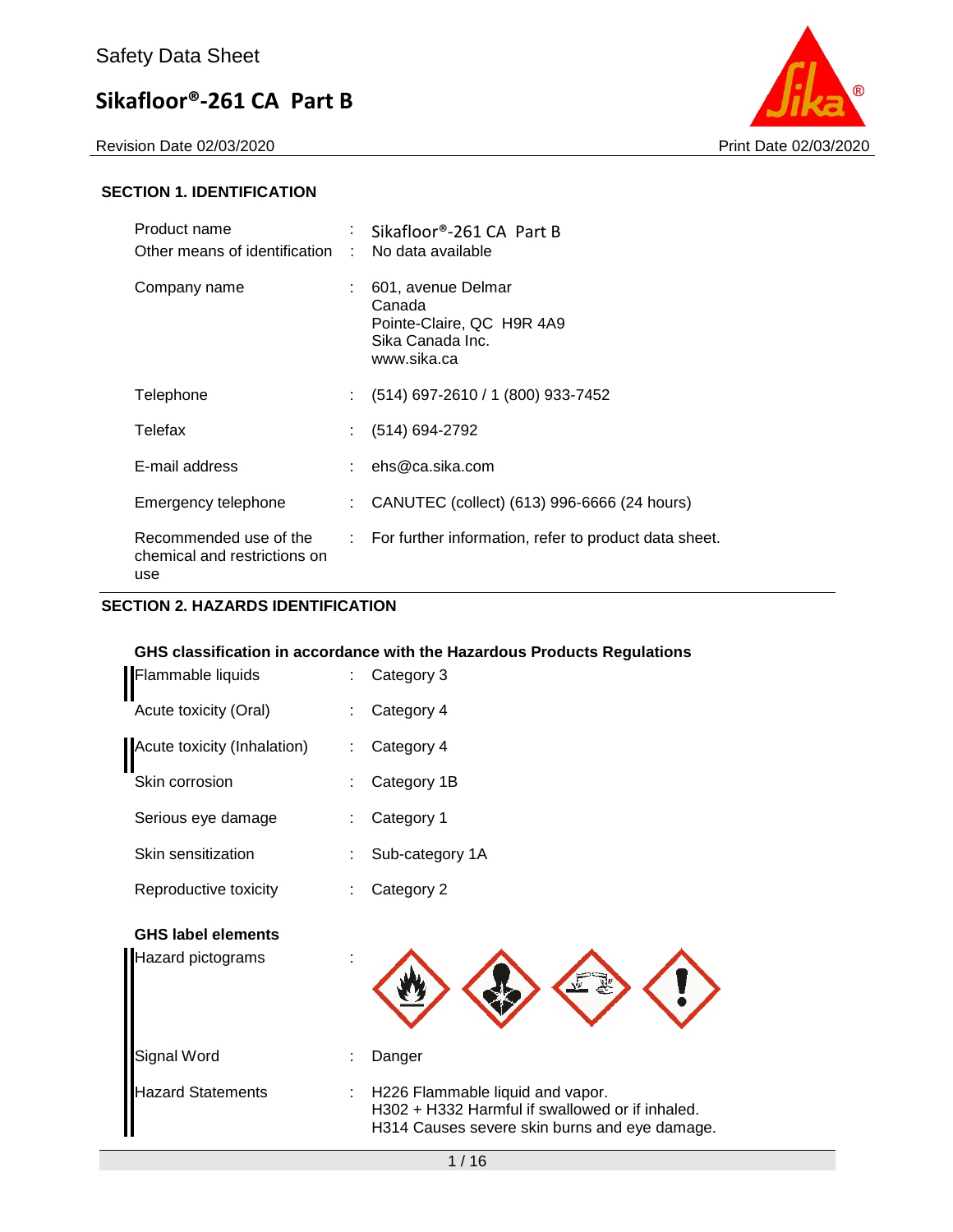

|                                 | H317 May cause an allergic skin reaction.<br>H361 Suspected of damaging fertility or the unborn child.                                                                                                                                                                                                                                                                                                                                                                                                                                                                                                                                                                                                                                                                                                                                                                                                                                                                                                                             |
|---------------------------------|------------------------------------------------------------------------------------------------------------------------------------------------------------------------------------------------------------------------------------------------------------------------------------------------------------------------------------------------------------------------------------------------------------------------------------------------------------------------------------------------------------------------------------------------------------------------------------------------------------------------------------------------------------------------------------------------------------------------------------------------------------------------------------------------------------------------------------------------------------------------------------------------------------------------------------------------------------------------------------------------------------------------------------|
| <b>Precautionary Statements</b> | <b>Prevention:</b><br>P201 Obtain special instructions before use.<br>P202 Do not handle until all safety precautions have been read<br>and understood.<br>P210 Keep away from heat, hot surfaces, sparks, open flames<br>and other ignition sources. No smoking.<br>P233 Keep container tightly closed.<br>P240 Ground and bond container and receiving equipment.<br>P241 Use explosion-proof electrical/ ventilating/ lighting/ equip-<br>ment.<br>P242 Use non-sparking tools.<br>P243 Take action to prevent static discharges.<br>P261 Avoid breathing dust/ fume/ gas/ mist/ vapors/ spray.<br>P264 Wash skin thoroughly after handling.<br>P270 Do not eat, drink or smoke when using this product.<br>P271 Use only outdoors or in a well-ventilated area.<br>P272 Contaminated work clothing should not be allowed out of<br>the workplace.<br>P280 Wear protective gloves/ protective clothing/ eye protection/<br>face protection.                                                                                     |
|                                 | Response:<br>P301 + P312 + P330 IF SWALLOWED: Call a POISON<br>CENTER/ doctor if you feel unwell. Rinse mouth.<br>P301 + P330 + P331 IF SWALLOWED: Rinse mouth. Do NOT<br>induce vomiting.<br>P303 + P361 + P353 IF ON SKIN (or hair): Take off immediately<br>all contaminated clothing. Rinse skin with water.<br>P304 + P340 + P310 IF INHALED: Remove person to fresh air<br>and keep comfortable for breathing. Immediately call a POISON<br>CENTER/doctor.<br>P305 + P351 + P338 + P310 IF IN EYES: Rinse cautiously with<br>water for several minutes. Remove contact lenses, if present<br>and easy to do. Continue rinsing. Immediately call a POISON<br>CENTER/doctor.<br>P308 + P313 IF exposed or concerned: Get medical advice/<br>attention.<br>P333 + P313 If skin irritation or rash occurs: Get medical advice/<br>attention.<br>P362 + P364 Take off contaminated clothing and wash it before<br>reuse.<br>P370 + P378 In case of fire: Use dry sand, dry chemical or alco-<br>hol-resistant foam to extinguish. |
|                                 | Storage:<br>P403 + P235 Store in a well-ventilated place. Keep cool.<br>P405 Store locked up.                                                                                                                                                                                                                                                                                                                                                                                                                                                                                                                                                                                                                                                                                                                                                                                                                                                                                                                                      |
|                                 | Disposal:<br>P501 Dispose of contents/ container to an approved waste dis-<br>posal plant.                                                                                                                                                                                                                                                                                                                                                                                                                                                                                                                                                                                                                                                                                                                                                                                                                                                                                                                                         |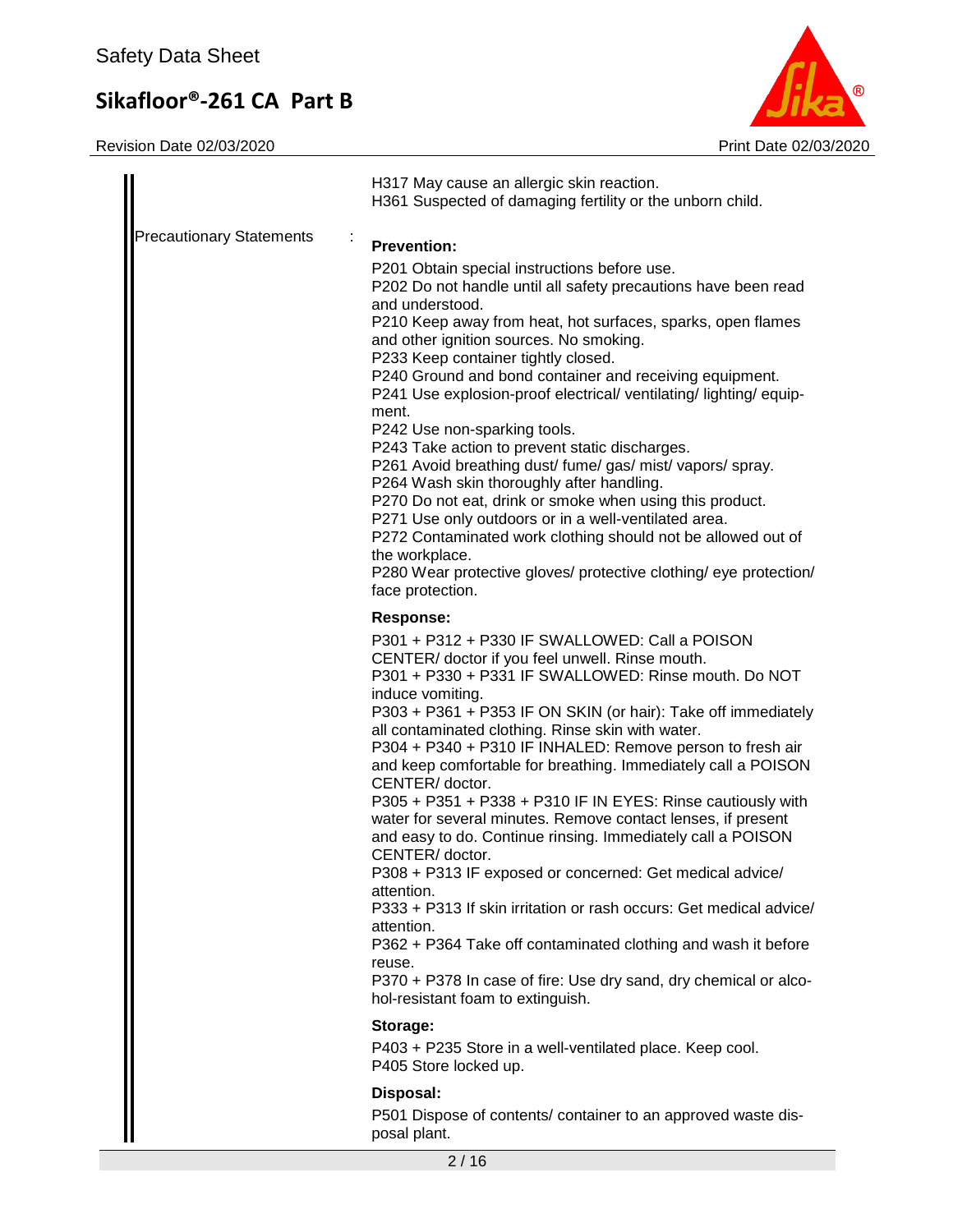



## $\mathbf{I}$

## **Additional Labeling**

There are no ingredients with unknown acute toxicity used in a mixture at a concentration >= 1%.

## **Other hazards**

None known.

## **SECTION 3. COMPOSITION/INFORMATION ON INGREDIENTS**

Substance / Mixture : Mixture

## **Components**

| lChemical name                                                                                                       | CAS-No.        | Classification                                                                                             | Concentra-<br>tion $(% w/w)$ |
|----------------------------------------------------------------------------------------------------------------------|----------------|------------------------------------------------------------------------------------------------------------|------------------------------|
| benzyl alcohol                                                                                                       | 100-51-6       | Acute Tox. 4; H302<br>Acute Tox. 4; H332<br>Eye Irrit. 2A; H319                                            | $>= 40 - 50$                 |
| Isophoronediamine                                                                                                    | 2855-13-2      | Acute Tox. 4; H302<br>Acute Tox. 4; H312<br>Skin Corr. 1B; H314<br>Eye Dam. 1; H318<br>Skin Sens. 1A; H317 | $= 10 - 20$                  |
| m-phenylenebis(methylamine)                                                                                          | 1477-55-0      | Acute Tox. 4; H302<br>Acute Tox. 4; H332<br>Skin Corr. 1B; H314<br>Skin Sens. 1; H317                      | $>= 10 - 20$                 |
| bisphenol-A-(epichlorhydrin) epoxy<br>resin                                                                          | 25068-38-6     | Skin Irrit. 2; H315<br>Eye Irrit. 2A; H319<br>Skin Sens. 1; H317                                           | $>= 10 - 20$                 |
| ethanol                                                                                                              | $64 - 17 - 5$  | Flam. Liq. 2; H225<br>Eye Irrit. 2A; H319                                                                  | $>= 5 - < 10$                |
| Phenol, 4-nonyl-, branched                                                                                           | 84852-15-3     | Acute Tox. 4; H302<br>Skin Corr. 1B; H314<br>Eye Dam. 1; H318<br>Repr. 2; H361                             | $>= 5 - < 10$                |
| $2,4,6-$<br>tris(dimethylaminomethyl)phenol                                                                          | $90 - 72 - 2$  | Skin Corr. 1C; H314<br>Eye Dam. 1; H318<br>Skin Sens. 1B; H317                                             | $>= 2 - 5$                   |
| 2-propenenitrile, reaction products<br>with 2,2,4(or 2,4,4)-trimethyl-1,6-<br>hexanediamine (TMD cyanethylat-<br>ed) | 90530-20-4     | Acute Tox. 4; H302<br>Skin Corr. 1B; H314                                                                  | $>= 1 - 2$                   |
| 2,2,4(or 2,4,4)-trimethylhexane-1,6-<br>diamine                                                                      | 25513-64-8     | Acute Tox. 4; H302<br>Skin Corr. 1A; H314<br>Eye Dam. 1; H318<br>Skin Sens. 1A; H317                       | $>= 0 - 1$                   |
| benzyl alcohol                                                                                                       | $100 - 51 - 6$ | Acute Tox. 4; H302<br>Acute Tox. 4; H332<br>Eye Irrit. 2A; H319                                            | $>= 30 - 60$                 |
| Isophoronediamine                                                                                                    | 2855-13-2      | Acute Tox. 4; H302<br>Acute Tox. 4; H312<br>Skin Corr. 1B; H314<br>Eye Dam. 1; H318                        | $>= 10 - < 30$               |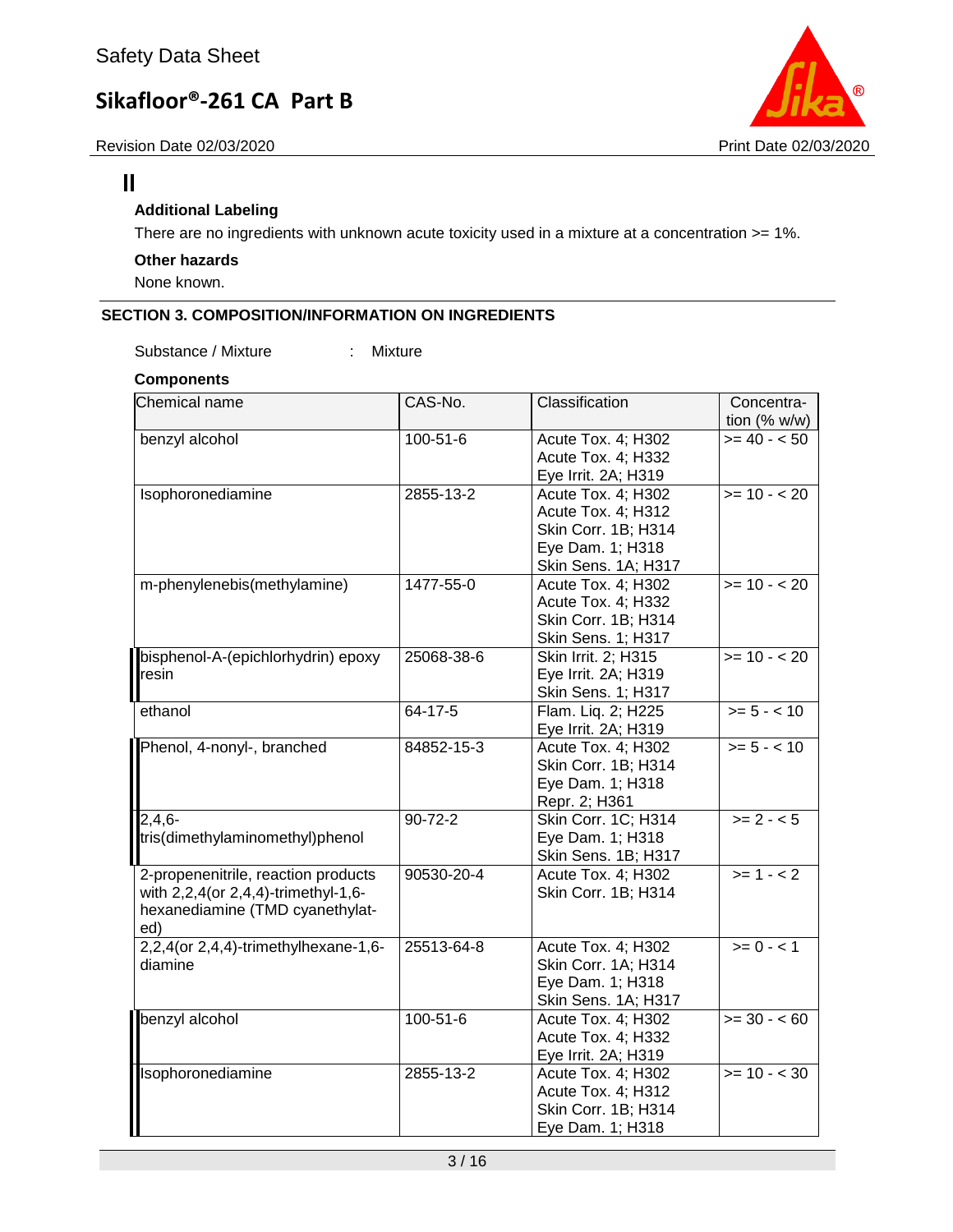Revision Date 02/03/2020 **Print Date 02/03/2020** 



|                                                                                                                       |               | Skin Sens. 1A; H317                                                                          |                |
|-----------------------------------------------------------------------------------------------------------------------|---------------|----------------------------------------------------------------------------------------------|----------------|
| m-phenylenebis(methylamine)                                                                                           | 1477-55-0     | Acute Tox. 4; H302<br>Acute Tox. 4; H332<br>Skin Corr. 1B; H314<br><b>Skin Sens. 1; H317</b> | $>= 10 - < 30$ |
| bisphenol-A-(epichlorhydrin) epoxy<br>resin                                                                           | 25068-38-6    | Skin Irrit. 2; H315<br>Eye Irrit. 2A; H319<br>Skin Sens. 1; H317                             | $>= 10 - < 30$ |
| lethanol                                                                                                              | 64-17-5       | Flam. Liq. 2; H225<br>Eye Irrit. 2A; H319                                                    | $>= 5 - < 10$  |
| Phenol, 4-nonyl-, branched                                                                                            | 84852-15-3    | Acute Tox. 4; H302<br>Skin Corr. 1B; H314<br>Eye Dam. 1; H318<br>Repr. 2; H361               | $>= 5 - < 10$  |
| 2,4,6-<br>tris(dimethylaminomethyl)phenol                                                                             | $90 - 72 - 2$ | Skin Corr. 1C; H314<br>Eye Dam. 1; H318<br>Skin Sens. 1B; H317                               | $>= 1 - 5$     |
| 2-propenenitrile, reaction products<br>with 2,2,4(or 2,4,4)-trimethyl-1,6-<br>hexanediamine (TMD cyanethylat-<br>led) | 90530-20-4    | Acute Tox. 4; H302<br>Skin Corr. 1B; H314                                                    | $>= 1 - 5$     |
| $2,2,4$ (or $2,4,4$ )-trimethylhexane-1,6-<br>diamine                                                                 | 25513-64-8    | Acute Tox. 4; H302<br>Skin Corr. 1A; H314<br>Eye Dam. 1; H318<br>Skin Sens. 1A; H317         | $>= 0.1 - 1.1$ |

Actual concentration or concentration range is withheld as a trade secret

## **SECTION 4. FIRST AID MEASURES**

| General advice          | Move out of dangerous area.<br>Consult a physician.<br>Show this material safety data sheet to the doctor in attend-<br>ance.                                                                                                                                                                                                              |
|-------------------------|--------------------------------------------------------------------------------------------------------------------------------------------------------------------------------------------------------------------------------------------------------------------------------------------------------------------------------------------|
| If inhaled              | Move to fresh air.<br>Consult a physician after significant exposure.                                                                                                                                                                                                                                                                      |
| In case of skin contact | Take off contaminated clothing and shoes immediately.<br>Wash off with soap and plenty of water.<br>Immediate medical treatment is necessary as untreated<br>wounds from corrosion of the skin heal slowly and with difficul-<br>ty.                                                                                                       |
| In case of eye contact  | Small amounts splashed into eyes can cause irreversible tis-<br>sue damage and blindness.<br>In the case of contact with eyes, rinse immediately with plenty<br>of water and seek medical advice.                                                                                                                                          |
| If swallowed            | Continue rinsing eyes during transport to hospital.<br>Remove contact lenses.<br>Keep eye wide open while rinsing.<br>Clean mouth with water and drink afterwards plenty of water.<br>Do not induce vomiting without medical advice.<br>Do not give milk or alcoholic beverages.<br>Never give anything by mouth to an unconscious person. |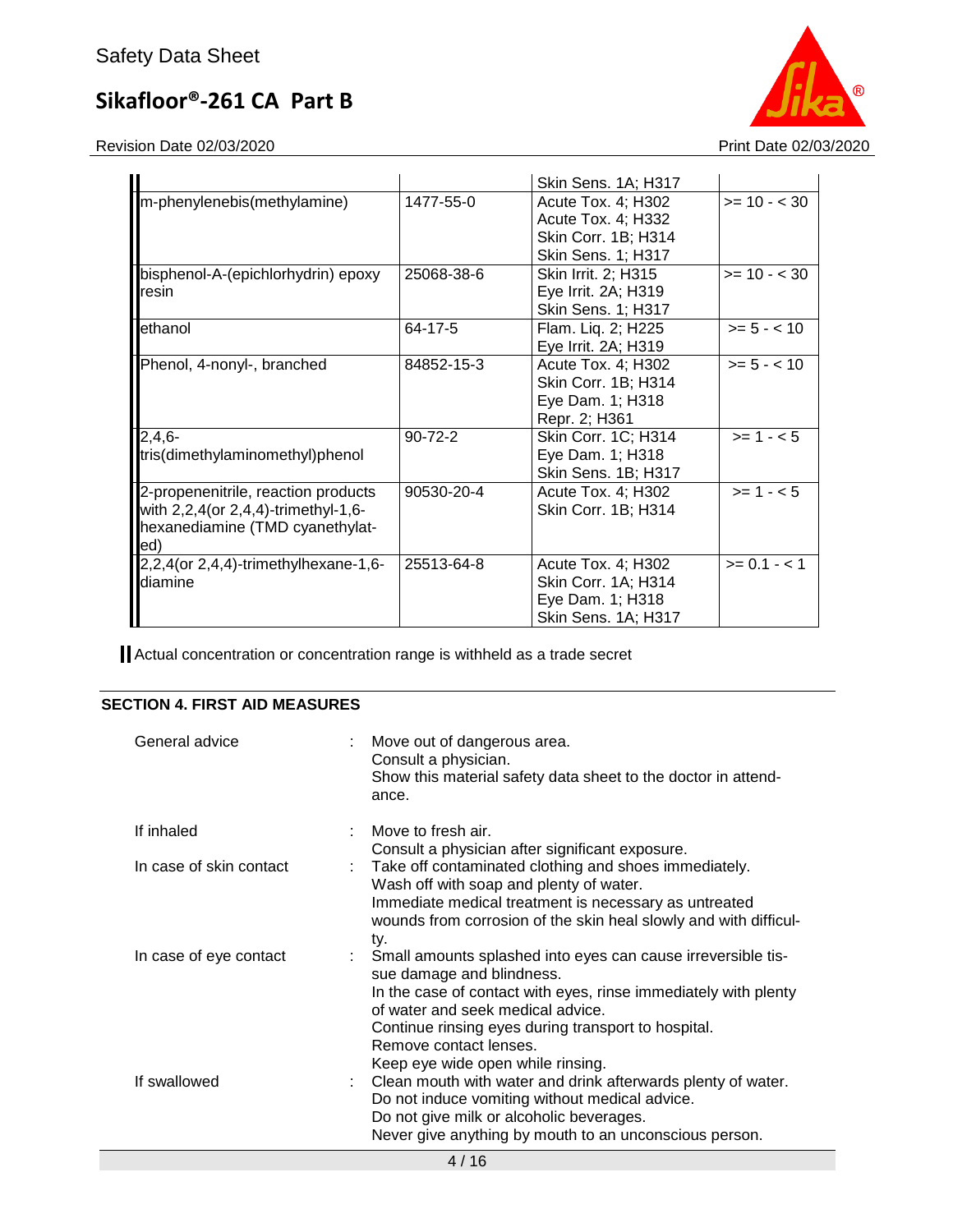Revision Date 02/03/2020 Print Date 02/03/2020



| Most important symptoms<br>and effects, both acute and<br>delayed | Take victim immediately to hospital.<br>Health injuries may be delayed.<br>÷.<br>corrosive effects<br>sensitizing effects<br>Gastrointestinal discomfort<br>Respiratory disorder<br>Allergic reactions<br>Headache<br>Dermatitis<br>Harmful if swallowed or if inhaled.<br>May cause an allergic skin reaction.<br>Causes serious eye damage.<br>Suspected of damaging fertility or the unborn child.<br>Causes severe burns. |
|-------------------------------------------------------------------|-------------------------------------------------------------------------------------------------------------------------------------------------------------------------------------------------------------------------------------------------------------------------------------------------------------------------------------------------------------------------------------------------------------------------------|
| Notes to physician                                                | : Treat symptomatically.                                                                                                                                                                                                                                                                                                                                                                                                      |

### **SECTION 5. FIRE-FIGHTING MEASURES**

| Suitable extinguishing media :                      | Alcohol-resistant foam<br>Carbon dioxide (CO2)<br>Dry chemical                                                                                                                                                                                                                |
|-----------------------------------------------------|-------------------------------------------------------------------------------------------------------------------------------------------------------------------------------------------------------------------------------------------------------------------------------|
| Unsuitable extinguishing<br>media                   | Water                                                                                                                                                                                                                                                                         |
| Further information                                 | Use water spray to cool unopened containers.<br>Collect contaminated fire extinguishing water separately. This<br>must not be discharged into drains.<br>Fire residues and contaminated fire extinguishing water must<br>be disposed of in accordance with local regulations. |
| Special protective equipment :<br>for fire-fighters | In the event of fire, wear self-contained breathing apparatus.                                                                                                                                                                                                                |

## **SECTION 6. ACCIDENTAL RELEASE MEASURES**

| Personal precautions, protec- :<br>tive equipment and emer-<br>gency procedures | Use personal protective equipment.<br>Remove all sources of ignition.<br>Deny access to unprotected persons.<br>Beware of vapors accumulating to form explosive concentra-<br>tions. Vapors can accumulate in low areas.                     |
|---------------------------------------------------------------------------------|----------------------------------------------------------------------------------------------------------------------------------------------------------------------------------------------------------------------------------------------|
| Environmental precautions                                                       | : Prevent product from entering drains.<br>If the product contaminates rivers and lakes or drains inform<br>respective authorities.<br>Local authorities should be advised if significant spillages<br>cannot be contained.                  |
| Methods and materials for<br>containment and cleaning up                        | Contain spillage, and then collect with non-combustible ab-<br>sorbent material, (e.g. sand, earth, diatomaceous earth, ver-<br>miculite) and place in container for disposal according to local<br>/ national regulations (see section 13). |

### **SECTION 7. HANDLING AND STORAGE**

Advice on protection against : Use explosion-proof equipment.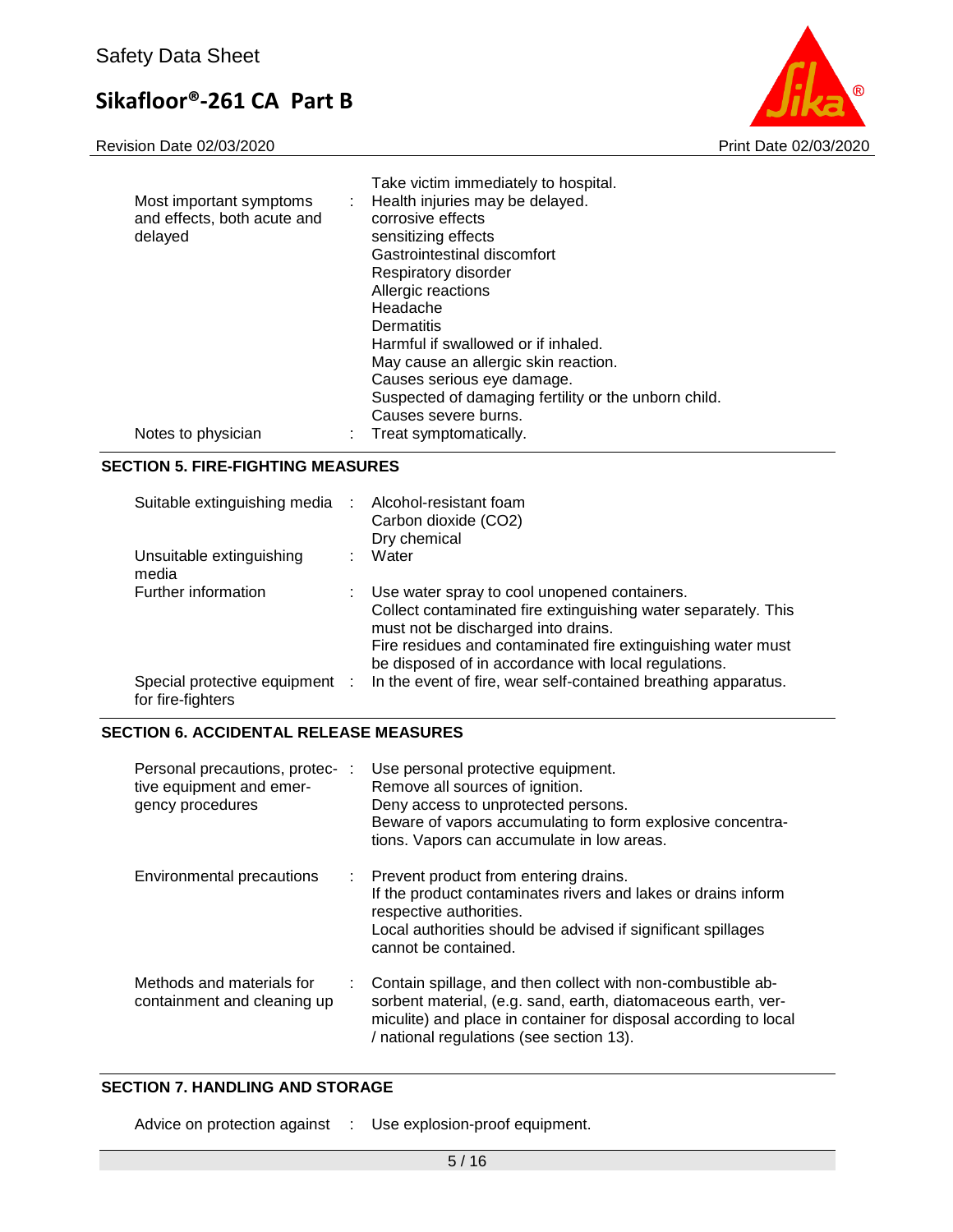Revision Date 02/03/2020 Print Date 02/03/2020



| fire and explosion           | Keep away from heat/ sparks/ open flames/ hot surfaces. No<br>smoking.<br>Take precautionary measures against electrostatic discharg-<br>es.                                                                                                                                                                                                                                                                                                                                                                                                                                                                                                                                                                                                                                                                                                                                               |
|------------------------------|--------------------------------------------------------------------------------------------------------------------------------------------------------------------------------------------------------------------------------------------------------------------------------------------------------------------------------------------------------------------------------------------------------------------------------------------------------------------------------------------------------------------------------------------------------------------------------------------------------------------------------------------------------------------------------------------------------------------------------------------------------------------------------------------------------------------------------------------------------------------------------------------|
| Advice on safe handling<br>÷ | Do not breathe vapors or spray mist.<br>Avoid exceeding the given occupational exposure limits (see<br>section 8).<br>Do not get in eyes, on skin, or on clothing.<br>For personal protection see section 8.<br>Persons with a history of skin sensitization problems or asth-<br>ma, allergies, chronic or recurrent respiratory disease should<br>not be employed in any process in which this mixture is being<br>used.<br>Smoking, eating and drinking should be prohibited in the ap-<br>plication area.<br>Take precautionary measures against static discharge.<br>Provide sufficient air exchange and/or exhaust in work rooms.<br>Open drum carefully as content may be under pressure.<br>Take necessary action to avoid static electricity discharge<br>(which might cause ignition of organic vapors).<br>Follow standard hygiene measures when handling chemical<br>products. |
| Conditions for safe storage  | Store in original container.<br>Keep in a well-ventilated place.<br>Containers which are opened must be carefully resealed and<br>kept upright to prevent leakage.<br>Observe label precautions.<br>Store in accordance with local regulations.                                                                                                                                                                                                                                                                                                                                                                                                                                                                                                                                                                                                                                            |
| Materials to avoid           | Explosives<br>Oxidizing agents<br>Poisonous gases<br>Dangerous when wet<br>Flammable solids<br>Organic peroxides<br>Poisonous liquids<br>Spontaneously Combustible Substances                                                                                                                                                                                                                                                                                                                                                                                                                                                                                                                                                                                                                                                                                                              |

## **SECTION 8. EXPOSURE CONTROLS/PERSONAL PROTECTION**

## **Ingredients with workplace control parameters**

| Components                  | CAS-No.   | Value type   | Control parame-      | <b>Basis</b> |
|-----------------------------|-----------|--------------|----------------------|--------------|
|                             |           | (Form of     | ters / Permissible   |              |
|                             |           | exposure)    | concentration        |              |
| m-phenylenebis(methylamine) | 1477-55-0 | (c)          | $0.1$ mg/m $3$       | CA AB OEL    |
|                             |           | C            | $0.1 \text{ mg/m}$ 3 | CA BC OEL    |
|                             |           | C            | $0.1$ mg/m $3$       | CA QC OEL    |
|                             |           | C            | $0.1$ mg/m $3$       | <b>ACGIH</b> |
| ethanol                     | 64-17-5   | <b>TWA</b>   | 1,000 ppm            | CA AB OEL    |
|                             |           |              | 1,880 mg/m3          |              |
|                             |           | <b>STEL</b>  | 1,000 ppm            | CA BC OEL    |
|                             |           | <b>TWAEV</b> | 1,000 ppm            | CA QC OEL    |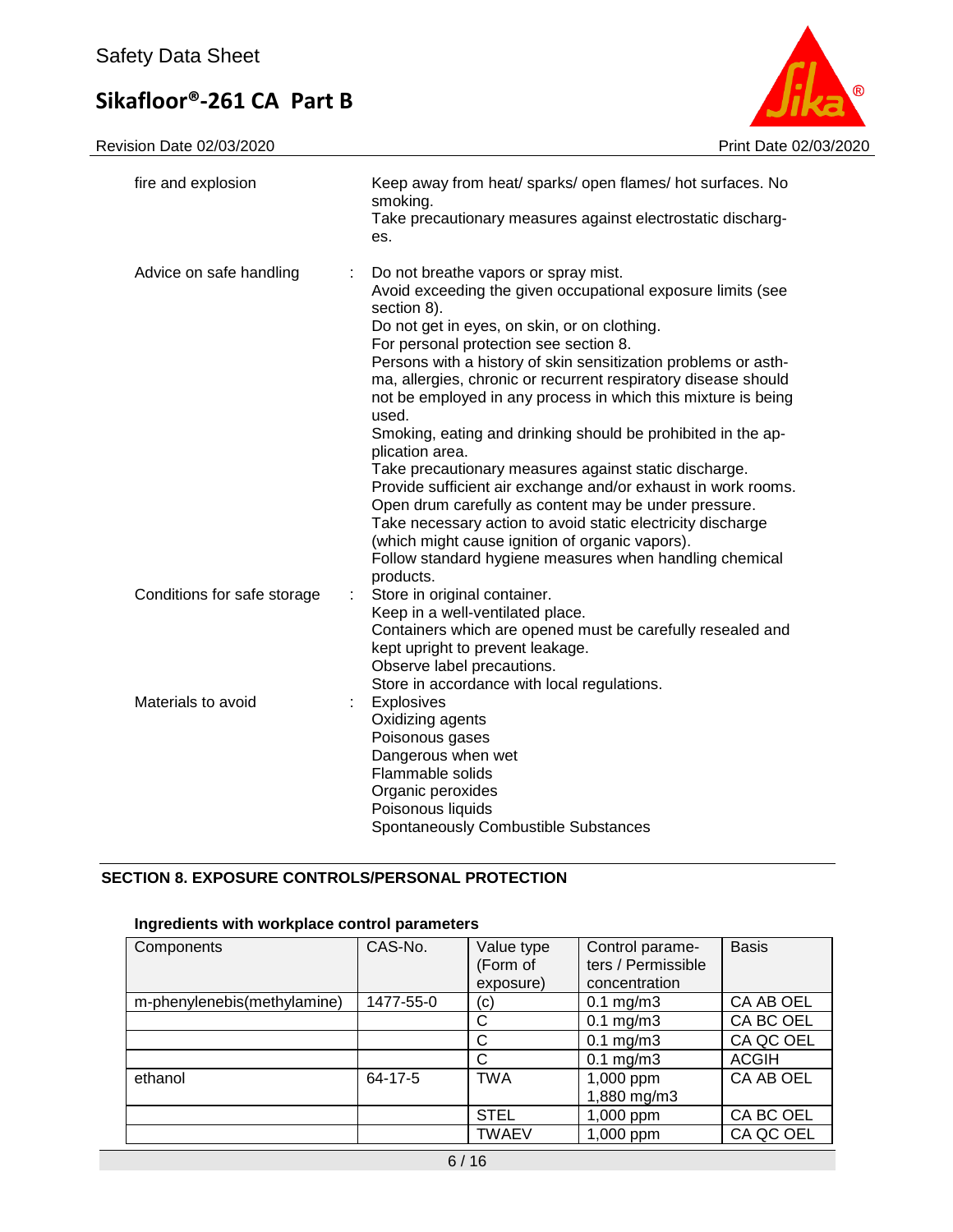Revision Date 02/03/2020 **Print Date 02/03/2020** 



|                               | 1,880 mg/m3                                                                                                                                                                                                                                                                                                                                                                                                                                                              |
|-------------------------------|--------------------------------------------------------------------------------------------------------------------------------------------------------------------------------------------------------------------------------------------------------------------------------------------------------------------------------------------------------------------------------------------------------------------------------------------------------------------------|
| <b>Engineering measures</b>   | Use of adequate ventilation should be sufficient to control<br>worker exposure to airborne contaminants. If the use of this<br>product generates dust, fumes, gas, vapor or mist, use pro-<br>cess enclosures, local exhaust ventilation or other engineer-<br>ing controls to keep worker exposure below any recommend-<br>ed or statutory limits.<br>The engineering controls also need to keep gas, vapor or<br>dust concentrations below any lower explosive limits. |
| Personal protective equipment |                                                                                                                                                                                                                                                                                                                                                                                                                                                                          |
| Respiratory protection        | Use a properly fitted NIOSH approved air-purifying or air-fed<br>respirator complying with an approved standard if a risk as-<br>sessment indicates this is necessary.                                                                                                                                                                                                                                                                                                   |
|                               | The filter class for the respirator must be suitable for the max-<br>imum expected contaminant concentration<br>(gas/vapor/aerosol/particulates) that may arise when han-<br>dling the product. If this concentration is exceeded, self-<br>contained breathing apparatus must be used.                                                                                                                                                                                  |
| Hand protection               | Chemical-resistant, impervious gloves complying with an<br>approved standard should be worn at all times when handling<br>chemical products if a risk assessment indicates this is nec-<br>essary.                                                                                                                                                                                                                                                                       |
| Eye protection                | Safety eyewear complying with an approved standard should<br>be used when a risk assessment indicates this is necessary.                                                                                                                                                                                                                                                                                                                                                 |
| Skin and body protection<br>t | Choose body protection in relation to its type, to the concen-<br>tration and amount of dangerous substances, and to the spe-<br>cific work-place.                                                                                                                                                                                                                                                                                                                       |
| Hygiene measures              | Avoid contact with skin, eyes and clothing.<br>Wash hands before breaks and immediately after handling<br>the product.<br>Remove respiratory and skin/eye protection only after vapors<br>have been cleared from the area.<br>Remove contaminated clothing and protective equipment<br>before entering eating areas.<br>Wash thoroughly after handling.                                                                                                                  |

## **SECTION 9. PHYSICAL AND CHEMICAL PROPERTIES**

| Appearance<br>Color<br>Odor<br>Odor Threshold | t   | liquid<br>amber<br>aromatic<br>No data available |
|-----------------------------------------------|-----|--------------------------------------------------|
| рH                                            |     | Not applicable                                   |
| Melting point/range / Freezing :              |     | No data available                                |
| point<br>Boiling point/boiling range          | t i | No data available                                |
| Flash point                                   |     | 42 $\degree$ C<br>(Method: closed cup)           |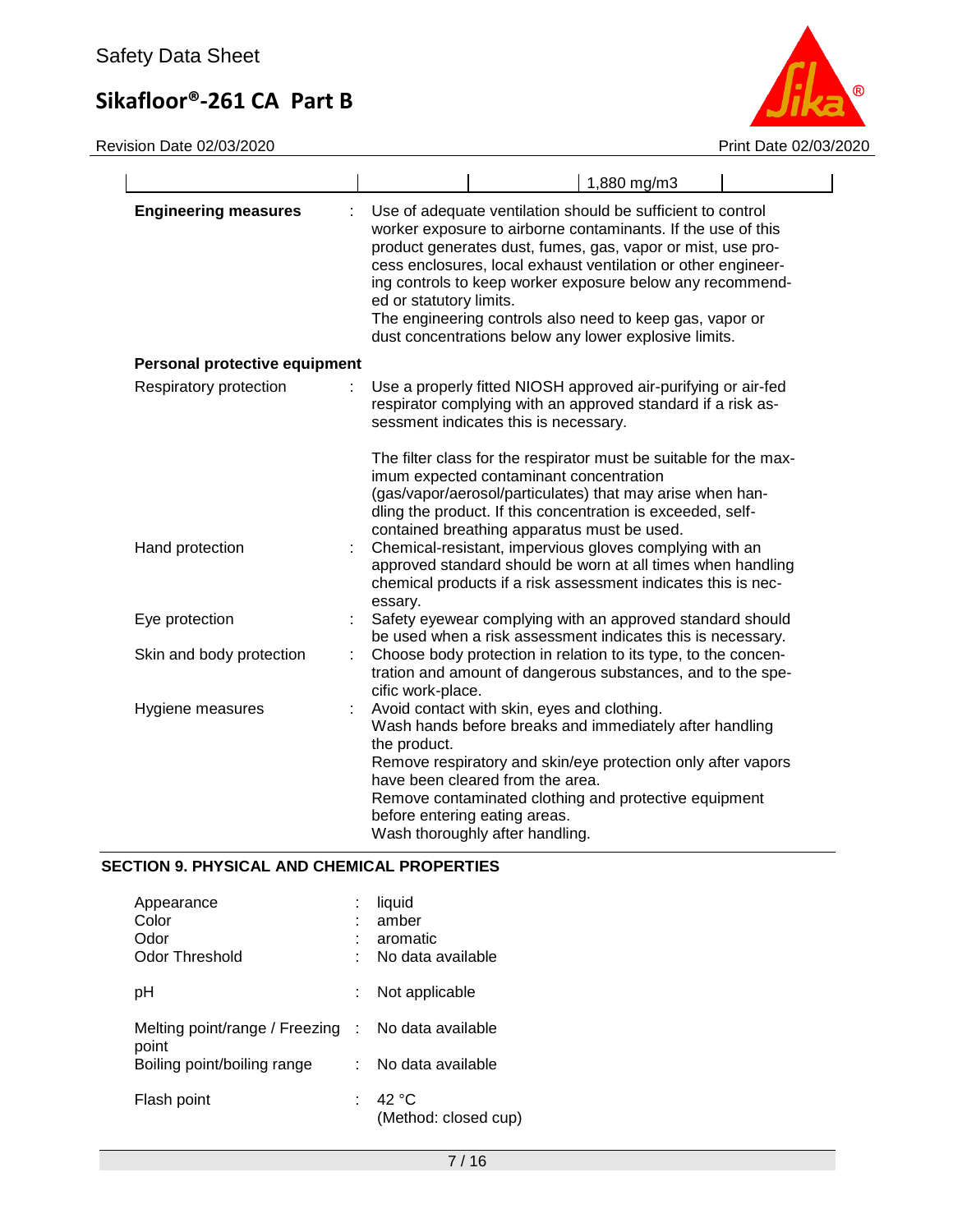Revision Date 02/03/2020 **Print Date 02/03/2020** 



| Evaporation rate                                      |    | No data available    |
|-------------------------------------------------------|----|----------------------|
| Flammability (solid, gas)                             | t. | No data available    |
| Upper explosion limit / Upper :<br>flammability limit |    | 13 %(V)              |
| Lower explosion limit / Lower :<br>flammability limit |    | 1.3 %(V)             |
| Vapor pressure                                        | ÷. | 75.9935 hpa          |
| Relative vapor density                                |    | No data available    |
| Density                                               | t  | 0.997 g/ml (23 °C)   |
| Solubility(ies)<br>Water solubility                   | ÷. | partly soluble       |
| Solubility in other solvents                          | t. | No data available    |
| Partition coefficient: n-<br>octanol/water            | ÷. | No data available    |
| Autoignition temperature                              | ÷  | 436 °C               |
| Decomposition temperature                             | ÷. | No data available    |
| Viscosity<br>Viscosity, dynamic                       | t. | No data available    |
| Viscosity, kinematic                                  | ÷. | $>$ 20 mm2/s (40 °C) |
| <b>Explosive properties</b>                           | ÷. | No data available    |
| Oxidizing properties                                  | t. | No data available    |
| Volatile organic compounds<br>(VOC) content           | t. | No data available    |

## **SECTION 10. STABILITY AND REACTIVITY**

| Reactivity<br>Chemical stability<br>Possibility of hazardous reac-<br>tions          | -11 | No dangerous reaction known under conditions of normal use.<br>: The product is chemically stable.<br>Stable under recommended storage conditions.<br>Vapors may form explosive mixture with air. |
|--------------------------------------------------------------------------------------|-----|---------------------------------------------------------------------------------------------------------------------------------------------------------------------------------------------------|
| Conditions to avoid<br>Incompatible materials<br>Hazardous decomposition<br>products | ÷.  | : Heat, flames and sparks.<br>No data available<br>No decomposition if stored and applied as directed.                                                                                            |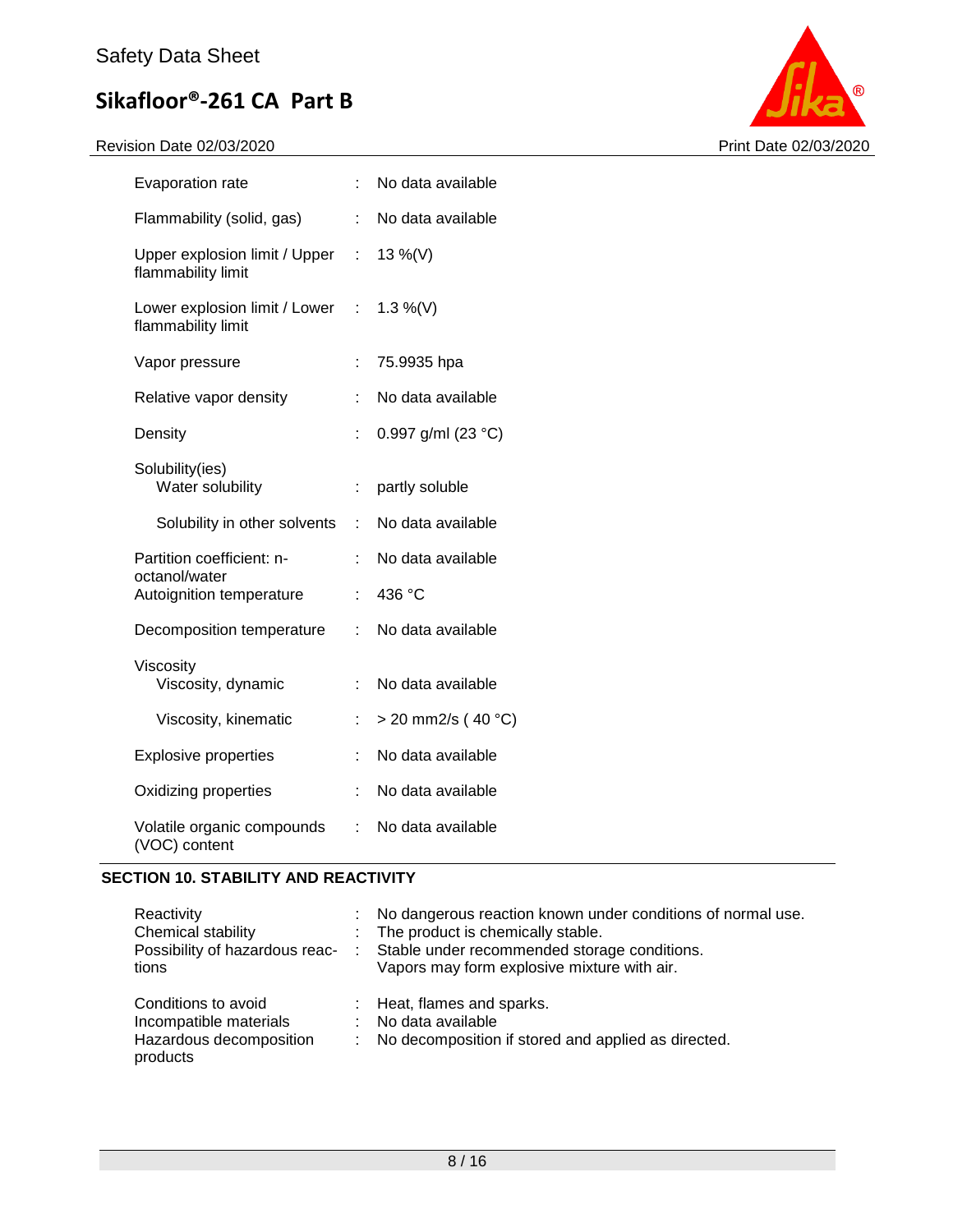

## **SECTION 11. TOXICOLOGICAL INFORMATION**

| <b>Acute toxicity</b>                        |    |                                                                                 |  |  |  |
|----------------------------------------------|----|---------------------------------------------------------------------------------|--|--|--|
| Harmful if swallowed or if inhaled.          |    |                                                                                 |  |  |  |
| Components:                                  |    |                                                                                 |  |  |  |
| benzyl alcohol:<br>Acute oral toxicity       |    | : LD50 Oral (Rat): 1,620 mg/kg                                                  |  |  |  |
| Acute inhalation toxicity                    | ÷. | LC50 (Rat): $> 4.178$ mg/l<br>Exposure time: 4 h<br>Test atmosphere: dust/mist  |  |  |  |
| Isophoronediamine:                           |    |                                                                                 |  |  |  |
| Acute oral toxicity                          |    | LD50 Oral (Rat): 1,030 mg/kg                                                    |  |  |  |
| Acute inhalation toxicity                    |    | : LC50 (Rat): $> 5.01$ mg/l<br>Exposure time: 4 h<br>Test atmosphere: dust/mist |  |  |  |
| Acute dermal toxicity                        | ÷. | LD50 Dermal (Rabbit): $> 2,000$ mg/kg                                           |  |  |  |
| m-phenylenebis(methylamine):                 |    |                                                                                 |  |  |  |
| Acute oral toxicity                          |    | : LD50 Oral (Rat): 930 mg/kg                                                    |  |  |  |
| Acute inhalation toxicity                    |    | : LC50 (Rat): 1.34 mg/l<br>Exposure time: 4 h<br>Test atmosphere: dust/mist     |  |  |  |
| Acute dermal toxicity                        |    | : LD50 Dermal (Rat): $> 3,100$ mg/kg                                            |  |  |  |
| bisphenol-A-(epichlorhydrin) epoxy resin:    |    |                                                                                 |  |  |  |
| Acute oral toxicity                          |    | LD50 Oral (Rat): > 5,000 mg/kg                                                  |  |  |  |
| Acute dermal toxicity                        |    | : LD50 Dermal (Rabbit): > 20,000 mg/kg                                          |  |  |  |
| Phenol, 4-nonyl-, branched:                  |    |                                                                                 |  |  |  |
| Acute dermal toxicity                        |    | : LD50 Dermal (Rabbit): 3,160 mg/kg                                             |  |  |  |
| 2,4,6-tris(dimethylaminomethyl)phenol:       |    |                                                                                 |  |  |  |
| Acute oral toxicity                          |    | : LD50 Oral (Rat): 2,169 mg/kg                                                  |  |  |  |
| 2,2,4(or 2,4,4)-trimethylhexane-1,6-diamine: |    |                                                                                 |  |  |  |
| Acute oral toxicity                          | t. | LD50 Oral (Rat): 910 mg/kg                                                      |  |  |  |
| benzyl alcohol:                              |    |                                                                                 |  |  |  |
| Acute oral toxicity                          |    | LD50 Oral (Rat): 1,620 mg/kg                                                    |  |  |  |
|                                              |    | 9/16                                                                            |  |  |  |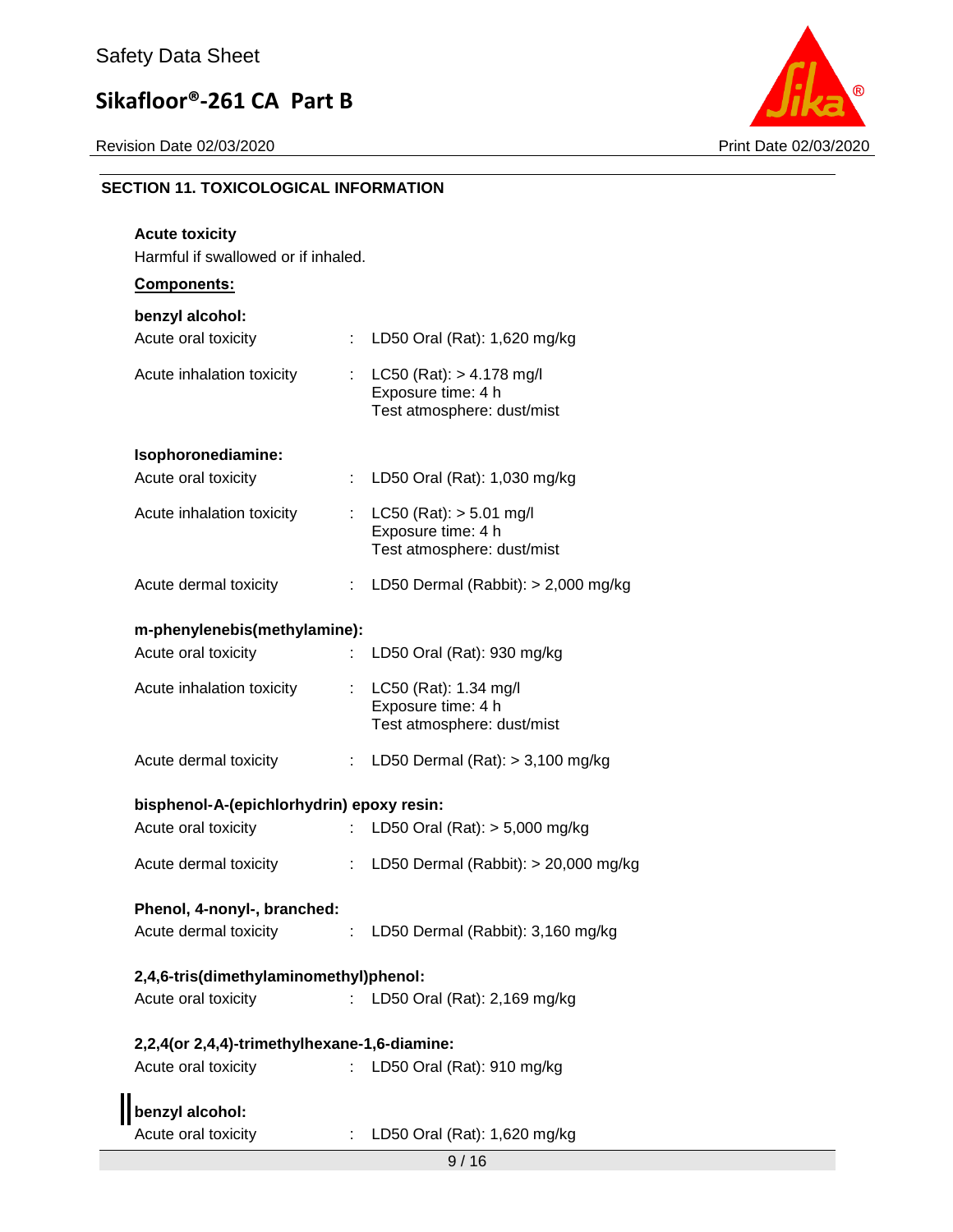

| Acute inhalation toxicity                                         |    | : LC50 (Rat): $> 4.178$ mg/l<br>Exposure time: 4 h<br>Test atmosphere: dust/mist |
|-------------------------------------------------------------------|----|----------------------------------------------------------------------------------|
| Isophoronediamine:                                                |    |                                                                                  |
| Acute oral toxicity                                               |    | LD50 Oral (Rat): 1,030 mg/kg                                                     |
| Acute inhalation toxicity                                         | ÷. | $LC50$ (Rat): $> 5.01$ mg/l<br>Exposure time: 4 h<br>Test atmosphere: dust/mist  |
| Acute dermal toxicity                                             | ÷. | LD50 Dermal (Rabbit): $> 2,000$ mg/kg                                            |
| m-phenylenebis(methylamine):                                      |    |                                                                                  |
| Acute oral toxicity                                               |    | LD50 Oral (Rat): 930 mg/kg                                                       |
| Acute inhalation toxicity                                         | ÷  | LC50 (Rat): 1.34 mg/l<br>Exposure time: 4 h<br>Test atmosphere: dust/mist        |
| Acute dermal toxicity                                             |    | : LD50 Dermal $(Rat):$ > 3,100 mg/kg                                             |
| bisphenol-A-(epichlorhydrin) epoxy resin:                         |    |                                                                                  |
| Acute oral toxicity                                               |    | LD50 Oral (Rat): > 5,000 mg/kg                                                   |
| Acute dermal toxicity                                             | ÷. | LD50 Dermal (Rabbit): $> 20,000$ mg/kg                                           |
| Phenol, 4-nonyl-, branched:                                       |    |                                                                                  |
| Acute dermal toxicity                                             | ÷. | LD50 Dermal (Rabbit): 3,160 mg/kg                                                |
| 2,4,6-tris(dimethylaminomethyl)phenol:                            |    |                                                                                  |
| Acute oral toxicity                                               |    | : LD50 Oral (Rat): 2,169 mg/kg                                                   |
| 2,2,4(or 2,4,4)-trimethylhexane-1,6-diamine:                      |    |                                                                                  |
| Acute oral toxicity                                               |    | LD50 Oral (Rat): 910 mg/kg                                                       |
| <b>Skin corrosion/irritation</b>                                  |    |                                                                                  |
| Causes severe burns.                                              |    |                                                                                  |
| Serious eye damage/eye irritation                                 |    |                                                                                  |
| Causes serious eye damage.                                        |    |                                                                                  |
| <b>Respiratory or skin sensitization</b>                          |    |                                                                                  |
| <b>Skin sensitization</b><br>May cause an allergic skin reaction. |    |                                                                                  |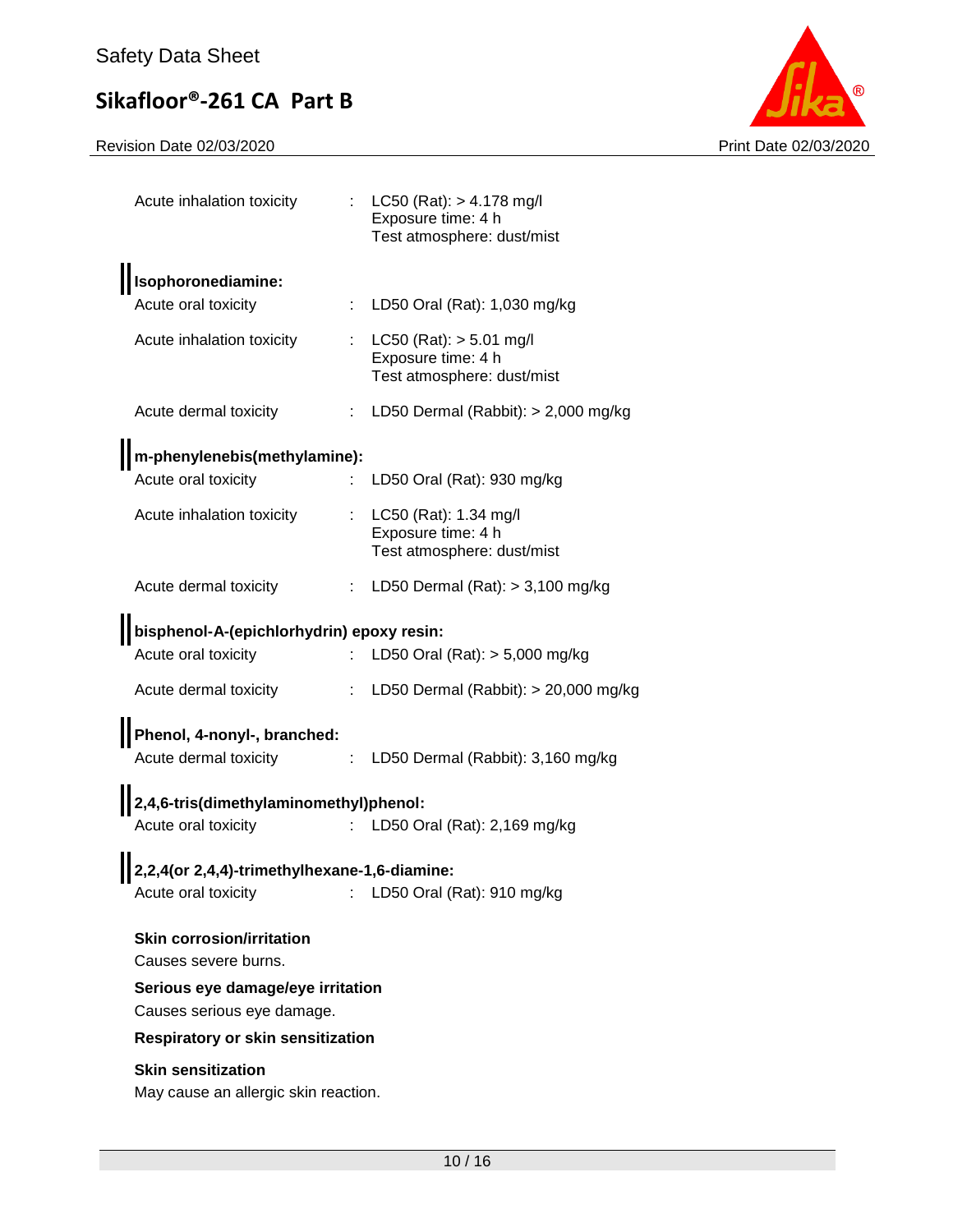#### Revision Date 02/03/2020 Print Date 02/03/2020



**Respiratory sensitization** Not classified based on available information.

## **Germ cell mutagenicity**

Not classified based on available information.

### **Carcinogenicity**

Not classified based on available information. **IARC** Not applicable

**OSHA** Not applicable

**NTP** Not applicable

### **Reproductive toxicity**

Suspected of damaging fertility or the unborn child.

#### **STOT-single exposure**

Not classified based on available information.

## **STOT-repeated exposure**

Once sensitized, a severe allergic reaction may occur when subsequently exposed to very low levels.

#### **Aspiration toxicity**

Not classified based on available information.

## **SECTION 12. ECOLOGICAL INFORMATION**

| <b>Ecotoxicity</b>                        |   |                                                                                                           |  |  |
|-------------------------------------------|---|-----------------------------------------------------------------------------------------------------------|--|--|
| <b>Components:</b>                        |   |                                                                                                           |  |  |
| benzyl alcohol:                           |   |                                                                                                           |  |  |
| Toxicity to fish                          | ÷ | $LC50$ (Fish): $> 100$ mg/l<br>Exposure time: 96 h                                                        |  |  |
| aquatic invertebrates                     |   | Toxicity to daphnia and other : EC50 (Daphnia magna (Water flea)): > 100 mg/l<br>Exposure time: 48 h      |  |  |
| Isophoronediamine:                        |   |                                                                                                           |  |  |
| Toxicity to algae/aquatic<br>plants       | ÷ | ErC50 (Desmodesmus subspicatus (green algae)): > 10 - 100<br>mg/l                                         |  |  |
| m-phenylenebis(methylamine):              |   |                                                                                                           |  |  |
| Toxicity to fish                          |   | LC50 (Oryzias latipes (Japanese medaka)): $> 10 - 100$ mg/l<br>Exposure time: 96 h                        |  |  |
| aquatic invertebrates                     |   | Toxicity to daphnia and other : EC50 (Daphnia magna (Water flea)): > 10 - 100 mg/l<br>Exposure time: 48 h |  |  |
| bisphenol-A-(epichlorhydrin) epoxy resin: |   |                                                                                                           |  |  |

| Toxicity to fish | LC50 (Oncorhynchus mykiss (rainbow trout)): 2 mg/l |
|------------------|----------------------------------------------------|
|                  |                                                    |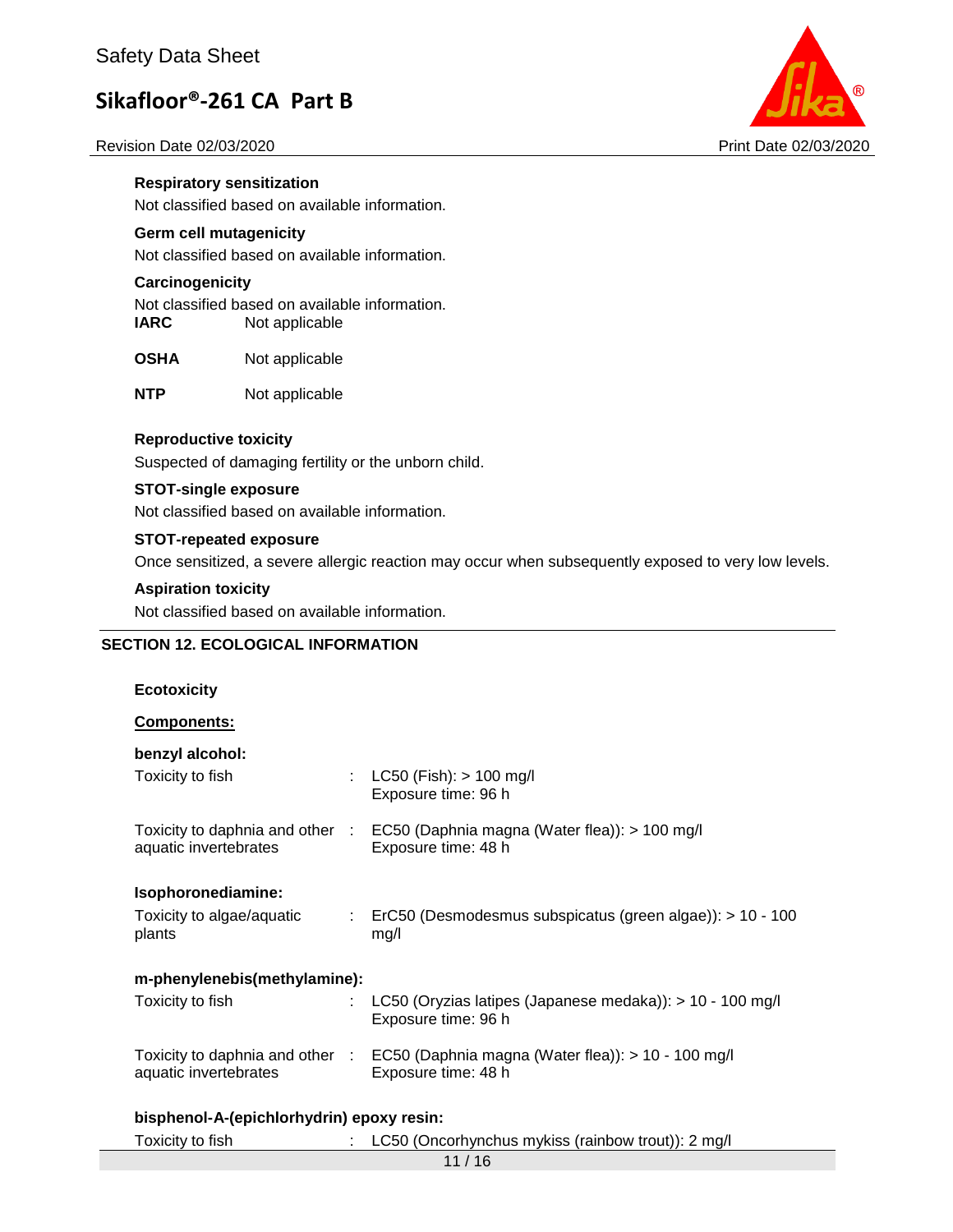| Revision Date 02/03/2020                              | Print Date 02/03/2020                                                                                     |
|-------------------------------------------------------|-----------------------------------------------------------------------------------------------------------|
|                                                       | Exposure time: 96 h                                                                                       |
| aquatic invertebrates                                 | Toxicity to daphnia and other : EC50 (Daphnia magna (Water flea)): 1.8 mg/l<br>Exposure time: 48 h        |
| Phenol, 4-nonyl-, branched:                           |                                                                                                           |
| 2,4,6-tris(dimethylaminomethyl)phenol:                |                                                                                                           |
| Toxicity to algae/aquatic<br>$\mathbb{R}^n$<br>plants | EC50 (Scenedesmus capricornutum (fresh water algae)): > 10<br>$-100$ mg/l                                 |
| 2,2,4(or 2,4,4)-trimethylhexane-1,6-diamine:          |                                                                                                           |
| Toxicity to algae/aquatic<br>÷.<br>plants             | EC50 (Scenedesmus capricornutum (fresh water algae)): 29.5<br>mg/l                                        |
| Toxicity to fish (Chronic tox-<br>icity)              | : LC50 (Leuciscus idus (Golden orfe)): 174 mg/l<br>Exposure time: 48 h                                    |
| benzyl alcohol:                                       |                                                                                                           |
| Toxicity to fish                                      | $LC50$ (Fish): $> 100$ mg/l<br>Exposure time: 96 h                                                        |
| aquatic invertebrates                                 | Toxicity to daphnia and other : EC50 (Daphnia magna (Water flea)): > 100 mg/l<br>Exposure time: 48 h      |
| Isophoronediamine:                                    |                                                                                                           |
| Toxicity to algae/aquatic<br>plants                   | ErC50 (Desmodesmus subspicatus (green algae)): > 10 - 100<br>mg/l                                         |
| m-phenylenebis(methylamine):                          |                                                                                                           |
| Toxicity to fish                                      | LC50 (Oryzias latipes (Japanese medaka)): > 10 - 100 mg/l<br>Exposure time: 96 h                          |
| aquatic invertebrates                                 | Toxicity to daphnia and other : EC50 (Daphnia magna (Water flea)): > 10 - 100 mg/l<br>Exposure time: 48 h |
| bisphenol-A-(epichlorhydrin) epoxy resin:             |                                                                                                           |
| Toxicity to fish                                      | LC50 (Oncorhynchus mykiss (rainbow trout)): 2 mg/l<br>Exposure time: 96 h                                 |
| aquatic invertebrates                                 | Toxicity to daphnia and other : EC50 (Daphnia magna (Water flea)): 1.8 mg/l<br>Exposure time: 48 h        |
| Phenol, 4-nonyl-, branched:                           |                                                                                                           |
| 2,4,6-tris(dimethylaminomethyl)phenol:                |                                                                                                           |
|                                                       |                                                                                                           |

| Toxicity to algae/aquatic | EC50 (Scenedesmus capricornutum (fresh water algae)): > 10 |
|---------------------------|------------------------------------------------------------|
| plants                    | - 100 mg/l                                                 |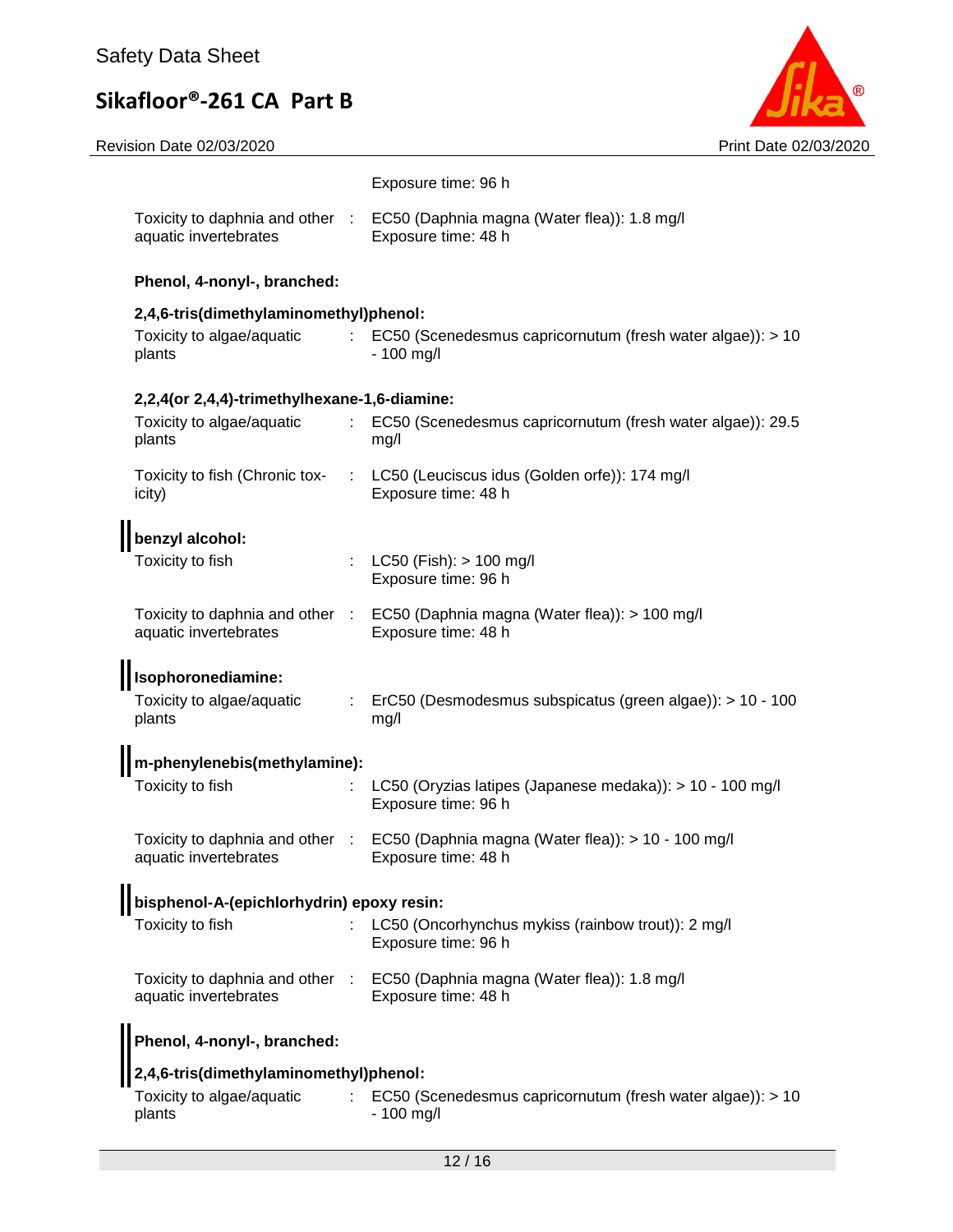Revision Date 02/03/2020 **Print Date 02/03/2020** 



| 2,2,4(or 2,4,4)-trimethylhexane-1,6-diamine:                                                          |                                                                                                                                                                                                                                                                                                                                                                                                              |  |  |  |
|-------------------------------------------------------------------------------------------------------|--------------------------------------------------------------------------------------------------------------------------------------------------------------------------------------------------------------------------------------------------------------------------------------------------------------------------------------------------------------------------------------------------------------|--|--|--|
| Toxicity to algae/aquatic<br>$\mathbb{R}^{\mathbb{Z}}$<br>plants                                      | EC50 (Scenedesmus capricornutum (fresh water algae)): 29.5<br>mg/l                                                                                                                                                                                                                                                                                                                                           |  |  |  |
| icity)                                                                                                | Toxicity to fish (Chronic tox- : LC50 (Leuciscus idus (Golden orfe)): 174 mg/l<br>Exposure time: 48 h                                                                                                                                                                                                                                                                                                        |  |  |  |
| <b>Persistence and degradability</b><br>No data available                                             |                                                                                                                                                                                                                                                                                                                                                                                                              |  |  |  |
| <b>Bioaccumulative potential</b><br>No data available<br><b>Mobility in soil</b><br>No data available |                                                                                                                                                                                                                                                                                                                                                                                                              |  |  |  |
| Other adverse effects                                                                                 |                                                                                                                                                                                                                                                                                                                                                                                                              |  |  |  |
| <b>Product:</b><br>Additional ecological infor-<br>$\mathbb{R}^{\mathbb{Z}}$<br>mation                | Do not empty into drains; dispose of this material and its con-<br>tainer in a safe way.<br>Avoid dispersal of spilled material and runoff and contact with<br>soil, waterways, drains and sewers.<br>Toxic to aquatic organisms, may cause long-term adverse<br>effects in the aquatic environment.<br>May be harmful to the environment if released in large quanti-<br>ties.<br>Water polluting material. |  |  |  |

## **SECTION 13. DISPOSAL CONSIDERATIONS**

| <b>Disposal methods</b> |  |
|-------------------------|--|
|-------------------------|--|

| Waste from residues    |   | Disposal of this product, solutions and any by-products should<br>at all times comply with the requirements of environmental<br>protection and waste disposal legislation and any regional<br>local authority requirements. |
|------------------------|---|-----------------------------------------------------------------------------------------------------------------------------------------------------------------------------------------------------------------------------|
| Contaminated packaging | ÷ | Empty containers should be taken to an approved waste han-<br>dling site for recycling or disposal.                                                                                                                         |

## **SECTION 14. TRANSPORT INFORMATION**

## **International Regulations**

| <b>IATA-DGR</b>            |                                        |
|----------------------------|----------------------------------------|
| UN/ID No.                  | <b>UN 2924</b>                         |
| Proper shipping name       | Flammable liquid, corrosive, n.o.s.    |
|                            | (ethanol, m-phenylenebis(methylamine)) |
| Class                      | : 3                                    |
| Subsidiary risk            | 8                                      |
| Packing group              | Ш                                      |
| Labels                     | Flammable Liquids, Corrosive           |
| Packing instruction (cargo | 365                                    |
|                            |                                        |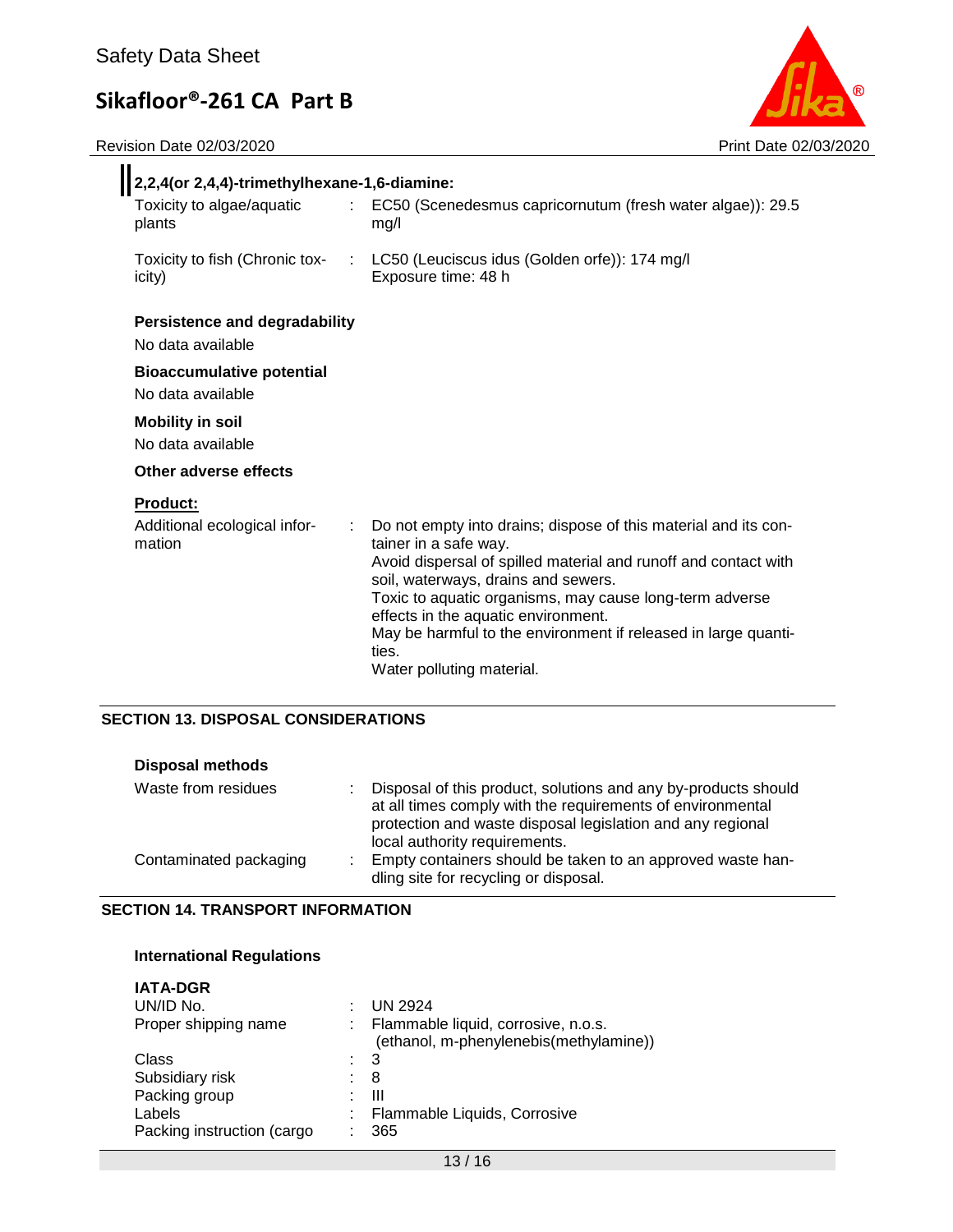Revision Date 02/03/2020 Print Date 02/03/2020



| aircraft)<br>Packing instruction (passen- :<br>ger aircraft) |    | 354                                                                           |
|--------------------------------------------------------------|----|-------------------------------------------------------------------------------|
| <b>IMDG-Code</b>                                             |    |                                                                               |
| UN number                                                    |    | <b>UN 2924</b>                                                                |
| Proper shipping name                                         |    | FLAMMABLE LIQUID, CORROSIVE, N.O.S.<br>(ethanol, m-phenylenebis(methylamine)) |
| Class                                                        | t. | 3                                                                             |
| Subsidiary risk                                              |    | 8                                                                             |
| Packing group                                                |    | $\mathbf{III}$                                                                |
| Labels                                                       |    | 3(8)                                                                          |
| EmS Code                                                     |    | $F-E$ , S-C                                                                   |
| Marine pollutant                                             |    | yes                                                                           |
|                                                              |    |                                                                               |

## **Transport in bulk according to Annex II of MARPOL 73/78 and the IBC Code**

Not applicable for product as supplied.

### **Domestic regulation**

## **TDG**

| UN number                  | <b>UN 2924</b>                                                                |
|----------------------------|-------------------------------------------------------------------------------|
| Proper shipping name<br>t. | FLAMMABLE LIQUID, CORROSIVE, N.O.S.<br>(ethanol, m-phenylenebis(methylamine)) |
| Class                      | -3                                                                            |
| Subsidiary risk            | 8                                                                             |
| Packing group              | Ш                                                                             |
| Labels                     | 3(8)                                                                          |
| <b>ERG Code</b>            | 132                                                                           |
| Marine pollutant           | no                                                                            |

#### **Special precautions for user**

The transport classification(s) provided herein are for informational purposes only, and solely based upon the properties of the unpackaged material as it is described within this Safety Data Sheet. Transportation classifications may vary by mode of transportation, package sizes, and variations in regional or country regulations.

## **SECTION 15. REGULATORY INFORMATION**

#### **Canadian lists**

No substances are subject to a Significant New Activity Notification.

## **SECTION 16. OTHER INFORMATION**

### **Full text of other abbreviations**

| ACGIH                  | : USA. ACGIH Threshold Limit Values (TLV)                                                                                                                                           |
|------------------------|-------------------------------------------------------------------------------------------------------------------------------------------------------------------------------------|
| CA AB OEL              | : Canada. Alberta, Occupational Health and Safety Code (table<br>$2:$ OEL)                                                                                                          |
| CA BC OEL<br>CA QC OEL | Canada. British Columbia OEL<br>: Québec. Regulation respecting occupational health and safe-<br>ty, Schedule 1, Part 1: Permissible exposure values for air-<br>borne contaminants |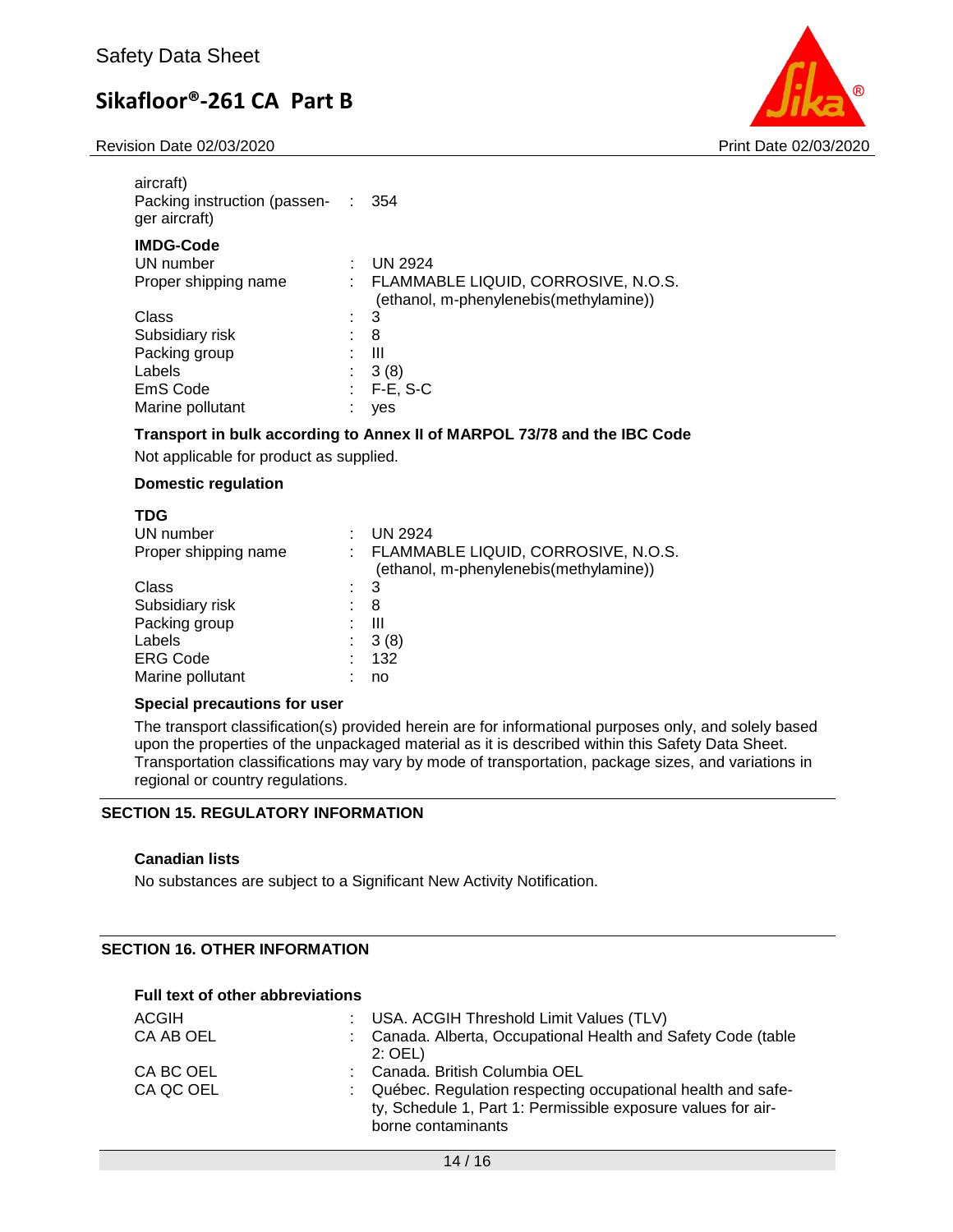Revision Date 02/03/2020 Print Date 02/03/2020



| ACGIH / C<br>CA AB OEL / TWA<br>CA AB OEL / (c)<br>CA BC OEL / STEL<br>CA BC OEL / C<br>CA QC OEL / TWAEV<br>CA QC OEL / C | $\mathcal{E}^{\mathcal{E}}$ | Ceiling limit<br>8-hour Occupational exposure limit<br>ceiling occupational exposure limit<br>short-term exposure limit<br>ceiling limit<br>Time-weighted average exposure value<br>Ceiling                                                       |
|----------------------------------------------------------------------------------------------------------------------------|-----------------------------|---------------------------------------------------------------------------------------------------------------------------------------------------------------------------------------------------------------------------------------------------|
| <b>ADR</b>                                                                                                                 | ÷                           | Accord européen relatif au transport international des<br>marchandises Dangereuses par Route                                                                                                                                                      |
| CAS                                                                                                                        |                             | <b>Chemical Abstracts Service</b>                                                                                                                                                                                                                 |
| <b>DNEL</b>                                                                                                                |                             | Derived no-effect level                                                                                                                                                                                                                           |
| <b>EC50</b>                                                                                                                |                             | Half maximal effective concentration                                                                                                                                                                                                              |
| <b>GHS</b>                                                                                                                 |                             | <b>Globally Harmonized System</b>                                                                                                                                                                                                                 |
| <b>IATA</b>                                                                                                                |                             | International Air Transport Association                                                                                                                                                                                                           |
| <b>IMDG</b>                                                                                                                |                             | International Maritime Code for Dangerous Goods                                                                                                                                                                                                   |
| LD50                                                                                                                       |                             | Median lethal dosis (the amount of a material, given all at<br>once, which causes the death of 50% (one half) of a group of<br>test animals)                                                                                                      |
| <b>LC50</b>                                                                                                                |                             | Median lethal concentration (concentrations of the chemical in<br>air that kills 50% of the test animals during the observation                                                                                                                   |
| <b>MARPOL</b>                                                                                                              |                             | period)<br>International Convention for the Prevention of Pollution from<br>Ships, 1973 as modified by the Protocol of 1978                                                                                                                       |
| OEL                                                                                                                        |                             | Occupational Exposure Limit                                                                                                                                                                                                                       |
| <b>PBT</b>                                                                                                                 |                             | Persistent, bioaccumulative and toxic                                                                                                                                                                                                             |
| <b>PNEC</b>                                                                                                                |                             | Predicted no effect concentration                                                                                                                                                                                                                 |
| <b>REACH</b>                                                                                                               |                             | Regulation (EC) No 1907/2006 of the European Parliament<br>and of the Council of 18 December 2006 concerning the Reg-<br>istration, Evaluation, Authorisation and Restriction of Chemi-<br>cals (REACH), establishing a European Chemicals Agency |
| <b>SVHC</b>                                                                                                                |                             | Substances of Very High Concern                                                                                                                                                                                                                   |
| vPvB                                                                                                                       |                             | Very persistent and very bioaccumulative                                                                                                                                                                                                          |

## Notice to Reader:

The information contained in this Material Safety Data Sheet applies only to the actual Sika Canada product identified and described herein. This information is not intended to address, nor does it address the use or application of the identified Sika product in combination with any other material, product or process. All of the information set forth herein is based on technical data regarding the identified product that Sika believes to be reliable as of the date hereof. Prior to each use of any Sika product, the user must always read and follow the warnings and instructions on the product's current Product Data Sheet, product label and Material Safety Data Sheet for each Sika product, which are available at web site and/or telephone number listed.

SIKA MAKES NO WARRANTIES EXPRESS OR IMPLIED AND ASSUMES NO LIABILITY ARISING FROM THIS INFORMATION OR ITS USE. SIKA SHALL NOT BE LIABLE UNDER ANY LEGAL THEORY FOR SPECIAL OR CONSEQUENTIAL DAMAGES AND SHALL NOT BE RESPONSIBLE FOR THE USE OF THIS PRODUCT IN A MANNER TO INFRINGE ON ANY PATENT OR ANY OTHER INTELLECTUAL PROPERTY RIGHTS HELD BY OTHERS.